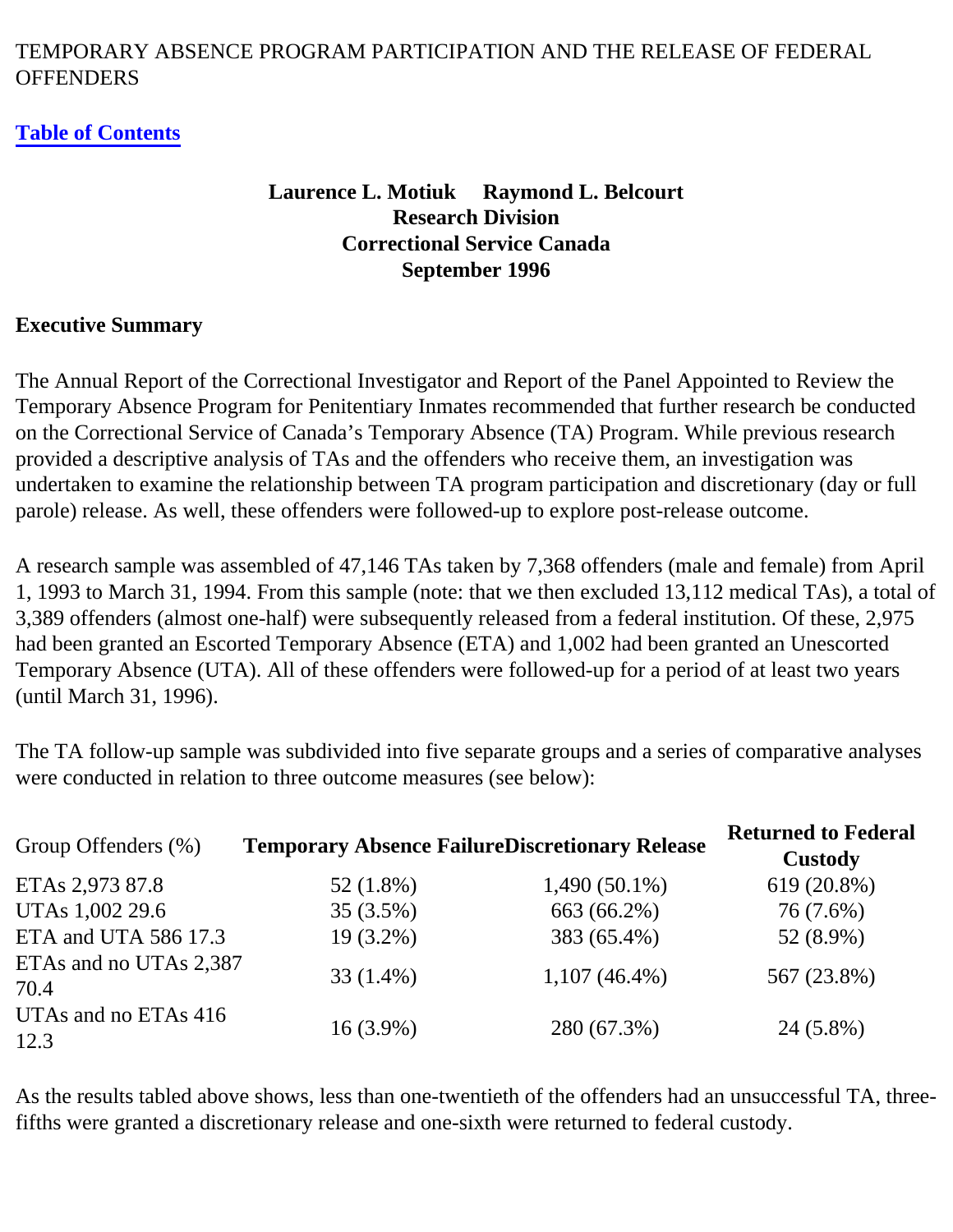A closer look at the relationship between TA participation and outcome revealed that offenders granted UTAs were more likely than those granted ETAs to:

- be unsuccessful while on TA  $(3.5\% \text{ versus } 1.8\%);$
- be granted a discretionary release (66% versus 50%); and
- be successful post-release (92% versus 79%).

Each of these relationships were found to be statistically meaningful. Moreover, when we removed cases granted ETAs from the UTA group the relationship between UTA and discretionary release/post-release outcome became more robust.

In exploring case characteristics, we found the following:

- female offenders were more likely than male offenders to have had ETAs,
- older offenders were more likely than younger offenders to have had ETAs,
- Native offenders were more likely than non-Native offenders to have had ETAs,
- sex offenders were more likely than non-sex offenders to have had ETAs,
- offenders in the Pacific region were more likely to have had ETAs relative to any other region, and
- most ETAs were for personal and family contact (about one-fifth each, respectively).

For UTAs,

- no significant differences were found with respect to either gender or age in relation to having had UTAs,
- Native offenders were less likely than non-Native offenders to have had UTAs,
- sex offenders were less likely than non-sex offenders to have had UTAs,
- offenders in the Ontario region were more likely to have had UTAs relative to any other region, and
- most UTAs were for family contact (about one-half).

In regards to discretionary release,

- Native offenders, homicide offenders, sex offenders and robbery offenders who had ETAs were less likely than their counterparts to have been granted a discretionary release,
- drug offenders who had ETAs were more likely than non-drug offenders to have been granted a discretionary release,
- offenders in the Quebec region who had ETAs were more likely to have been granted discretionary release relative to the other regions, and
- offenders who had ETAs for family contact or social reasons were more likely to have been granted a discretionary release.

As for having had UTAs and subsequent discretionary release,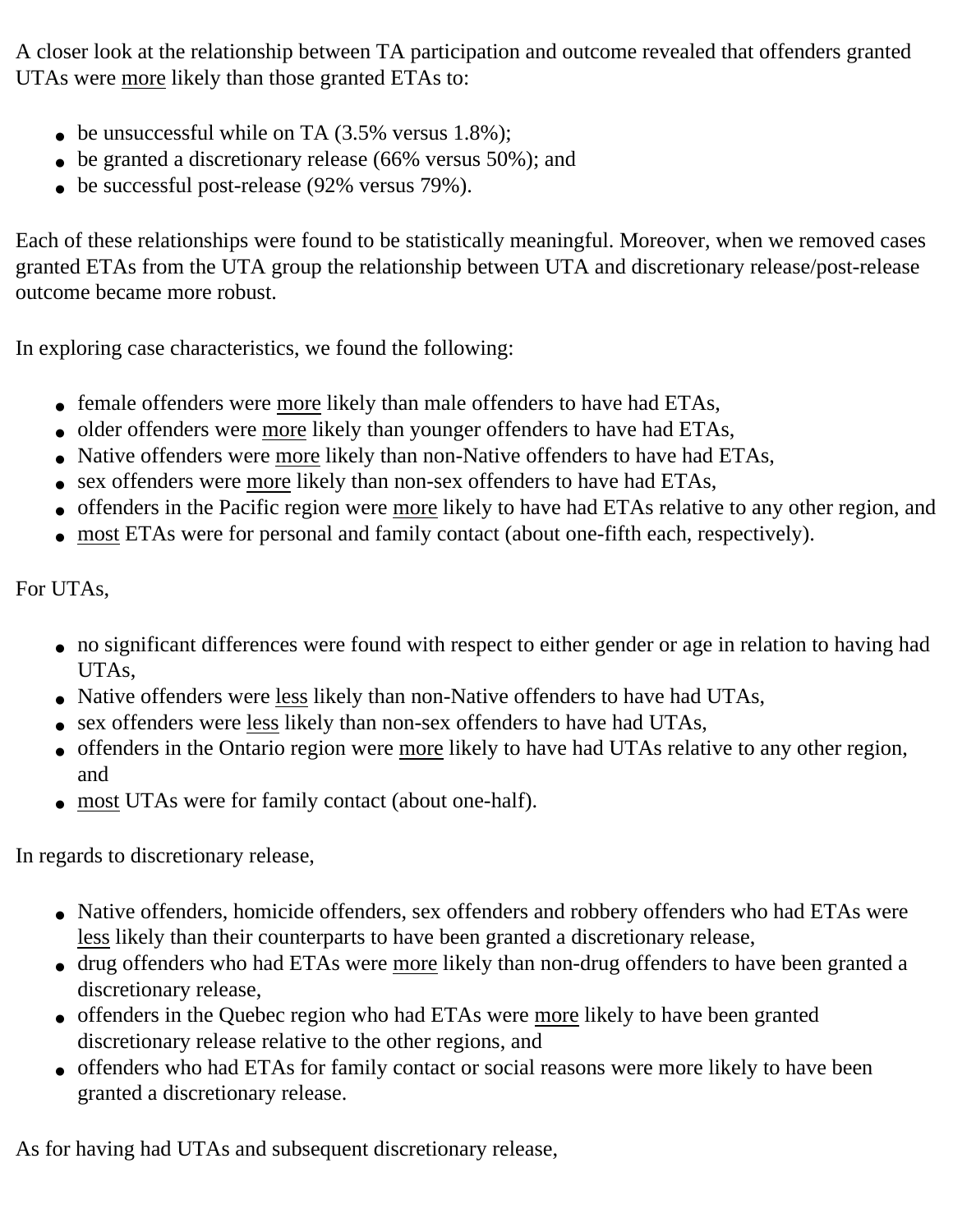- there were no age, gender, Native versus non-Native, or regional differences and no difference with respect to purpose of the UTA, and
- sex offenders and robbery offenders who had UTAs were less likely than their counterparts to have been granted a discretionary release.

Similarly, we examined the interplay between having had an ETA and return to federal custody in relation to a variety of case characteristics.

- older offenders and homicide offenders who had ETAs were more likely to have been returned to federal custody than other groups of offenders who had received ETAs,
- offenders in the Pacific region who had ETAs were more likely than those in other regions to have been returned to federal custody,
- offenders who had ETAs for compassionate reasons were more likely than others to have been returned, and
- drug offenders who had ETAs were less likely to have been returned to federal custody.

In regards to having had UTAs and return to federal custody,

• only offenders in the Pacific region and homicide offenders were more likely than their counterparts to have been returned to federal custody.

Given that participation in the UTA program increased the likelihood of discretionary release and the majority who received them did well post-release, the need to continue improving both selection and intervention strategies becomes evident.

As a mechanism for safely re-integrating offenders into the community, the selection of cases (especially Native and sex offenders) for UTA could be augmented by taking into consideration a more systematic approach to assessing both offender risk and needs.

In sum, this study yielded important information on the TA program and the impact of participation on release and community adjustment. As an indicator of reduced offender risk, having had an ETA is insufficient to warrant the granting of discretionary release. On the other hand, having had UTAs does warrant further consideration.

# **Table of Contents**

### <span id="page-2-0"></span>[EXECUTIVE SUMMARY](#page-0-0)

### [INTRODUCTION](#page-3-0)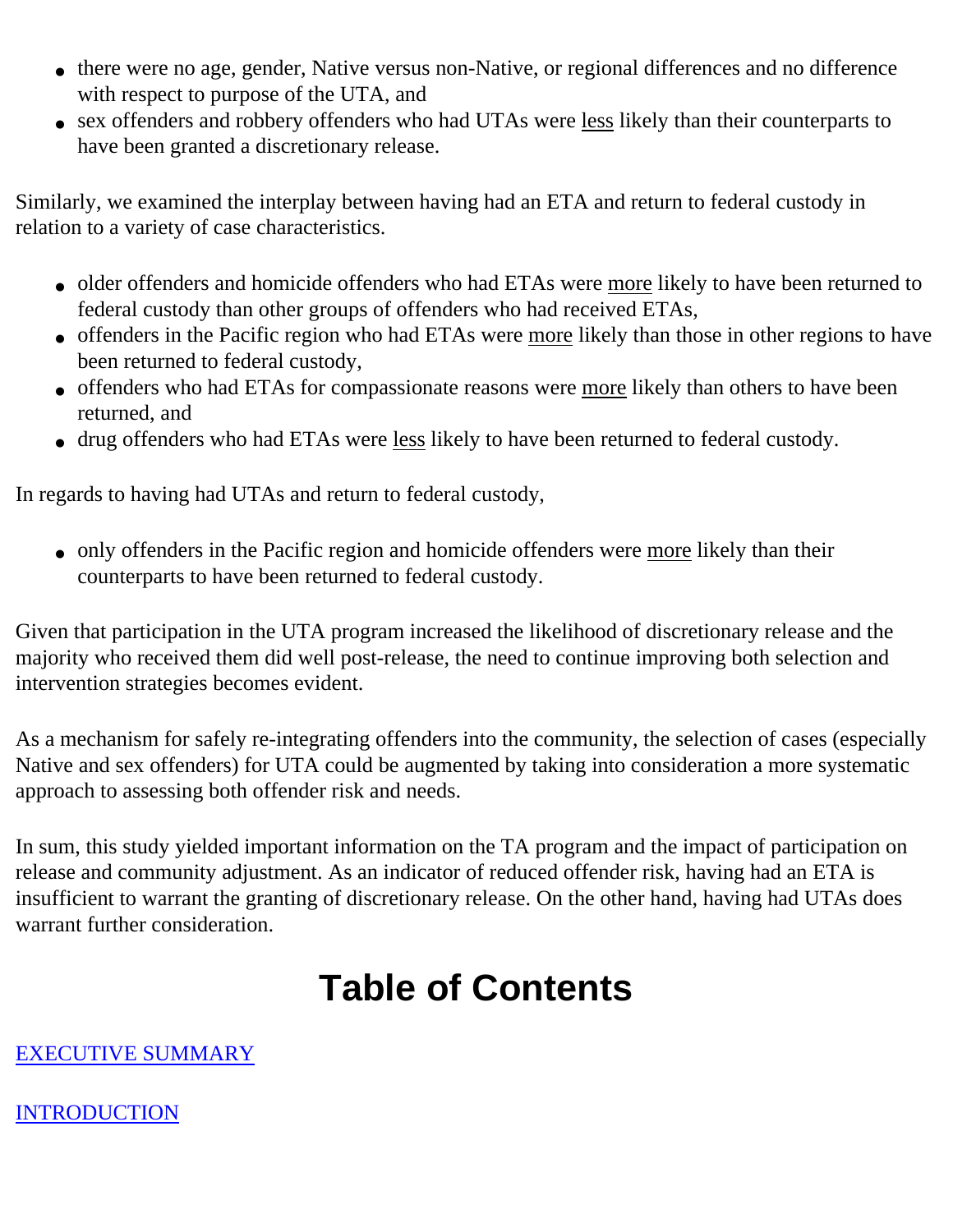### [METHOD](#page-3-1)

*[Sample](#page-3-2)*

*[Outcome Measures](#page-6-0)*

[RESULTS](#page-6-1)

*[Case Characteristics](#page-7-0)*

*[Discretionary Release](#page-7-1)*

*[Return to Federal Custody](#page-28-0)*

[DISCUSSION](#page-38-0)

### [REFERENCES](#page-39-0)

### <span id="page-3-0"></span>**Temporary Absence Program Participation and the Release of Federal Offenders**

The 1990-91 Annual Report of the Correctional Investigator and Report of the panel appointed to review the Temporary Absence Program for penitentiary inmates (Pepino, Pepin & Stewart, 1992) recommended that further research be conducted on the Correctional Service of Canada's Temporary Absence (TA) Program. While both reviews underscored the need to develop a comprehensive data base for tracking purposes, it was the report of the Correctional Investigator which requested the Service examine the relationship between TAs and the granting of discretionary (day or full parole) release and post-release outcome.

To that end, previous work has yielded a descriptive analysis of TAs and the offenders who receive them (Grant & Belcourt, 1992). Moreover, the Service has designed, developed and implemented a national TA data base on the Offender Management System (OMS) for tracking purposes and created a research file for longitudinal follow-up. This report is a follow-up of TAs taken by federal offenders over a fiscal year (1993/94).

### <span id="page-3-1"></span>**Method**

### <span id="page-3-2"></span>**Sample**

A total of 47,146 TAs were taken by 7,368 federal offenders (male and female) from April 1, 1993 to March 31, 1994. We then removed a total of 13,112 TAs granted for medical reasons which yielded a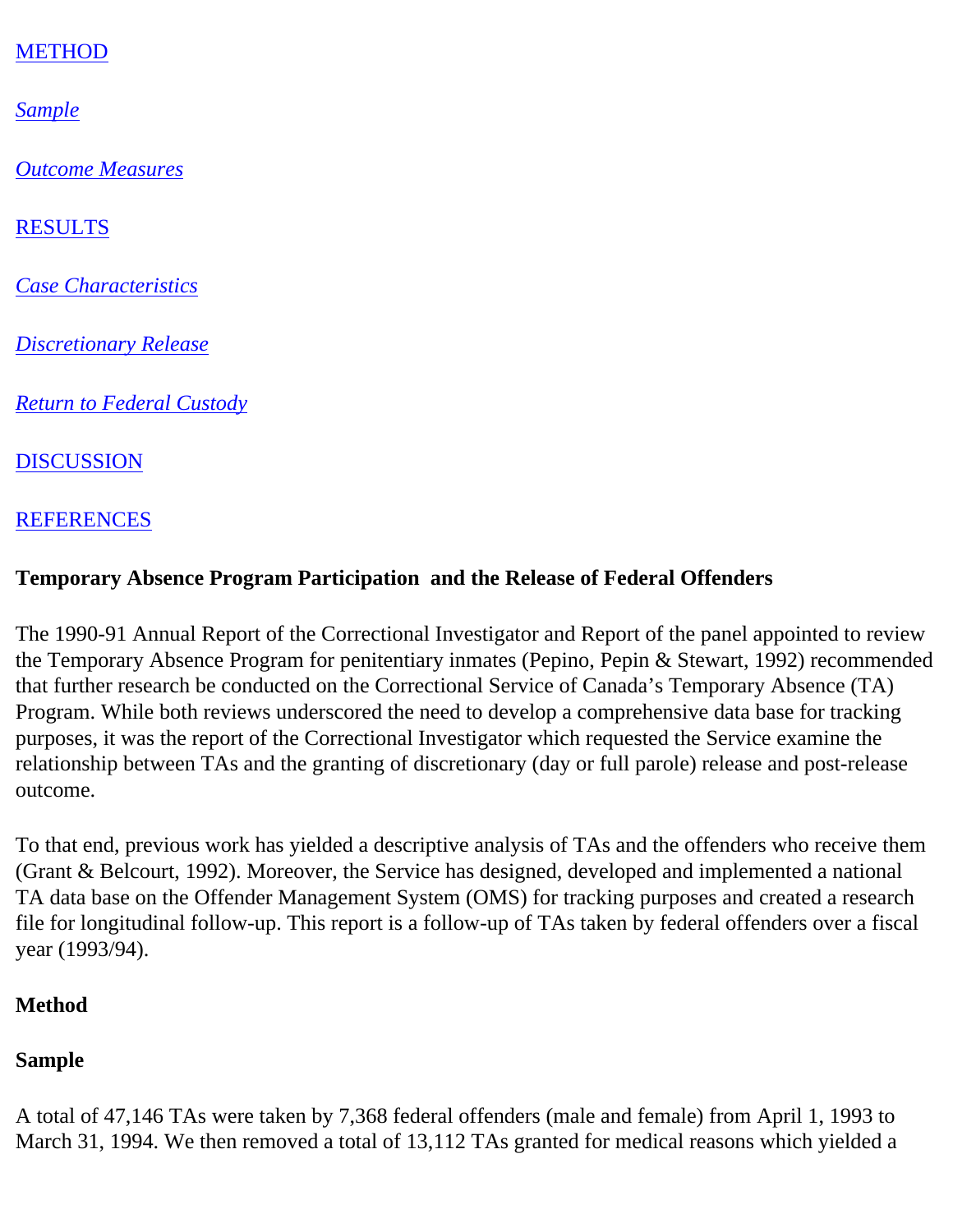pool of 34,034 TAs. A distribution of the various purposes for these TAs are outlined in Table 1a below.

# **Table 1a.**

| <b>Purpose</b>                                 | <b>TAs</b>                          | <b>Offenders</b> |
|------------------------------------------------|-------------------------------------|------------------|
| Administrative                                 | 5.1% $(1,724)$  12.5% $(423)$       |                  |
| Community Service                              | $ 33.5\% \t(11,399) 9.6\% \t(326) $ |                  |
| Compassionate                                  | $2.3\%$ (777) [12.3\% (418)]        |                  |
| <b>Family Contact</b>                          | 13.9% (4,723) 27.4% (928)           |                  |
| Parental responsibility $0.2\%$ (63)           |                                     | $0.5\%$ (17)     |
| Personal development 19.2% (6,527) 20.6% (699) |                                     |                  |
| Socialization                                  | 25.9% (8,821) 17.1% (578)           |                  |

#### **Distribution of TAs (1993-94)**

From this sample, a total of 3,389 offenders (almost one-half) were released into the community and available for follow-up. Of these, 96.7% were male offenders and 3.3% were female offenders. The overall number of offenders who had taken ETAs was 2,975 (86.4%) and UTAs was 1,002 (29.1%).

To conduct analyses (see Table 1b), the TA follow-up sample was divided into five separate groups as follows: 1) offenders who had an ETA ( $n = 2.975$ ), 2) offenders who had an UTA ( $n = 1.002$ ), 3) offenders who had both an ETA and UTA ( $n = 587$ ), offenders who had an ETA but no UTA ( $n = 2,387$ ) and 5) offenders who had an UTA but no ETA ( $n = 416$ ). A distribution of the various case characteristics for these TA groupings are presented below.

## **Table 1b.**

### **Percentage Distribution of Case Characteristics for TA Groupings**

| <b>Characteristic</b>    |             |              |      | <b>ETASUTASETA and UTAETA and no UTAUTA and no ETA</b> |      |
|--------------------------|-------------|--------------|------|--------------------------------------------------------|------|
| Gender: male 96.4   97.5 |             |              | 96.4 | 96.4                                                   | 99.0 |
|                          |             |              |      |                                                        |      |
| female $3.6$             |             | 2.5          | 3.6  | 3.6                                                    | 1.0  |
| Age: under 30 23.5       |             | $\vert$ 24.0 | 18.3 | 24.8                                                   | 32.2 |
| 30 to 49 64.5 65.2       |             |              | 70.3 | 63.1                                                   | 57.9 |
|                          | $50 + 12.0$ | 10.8         | 11.4 | 12.1                                                   | 9.9  |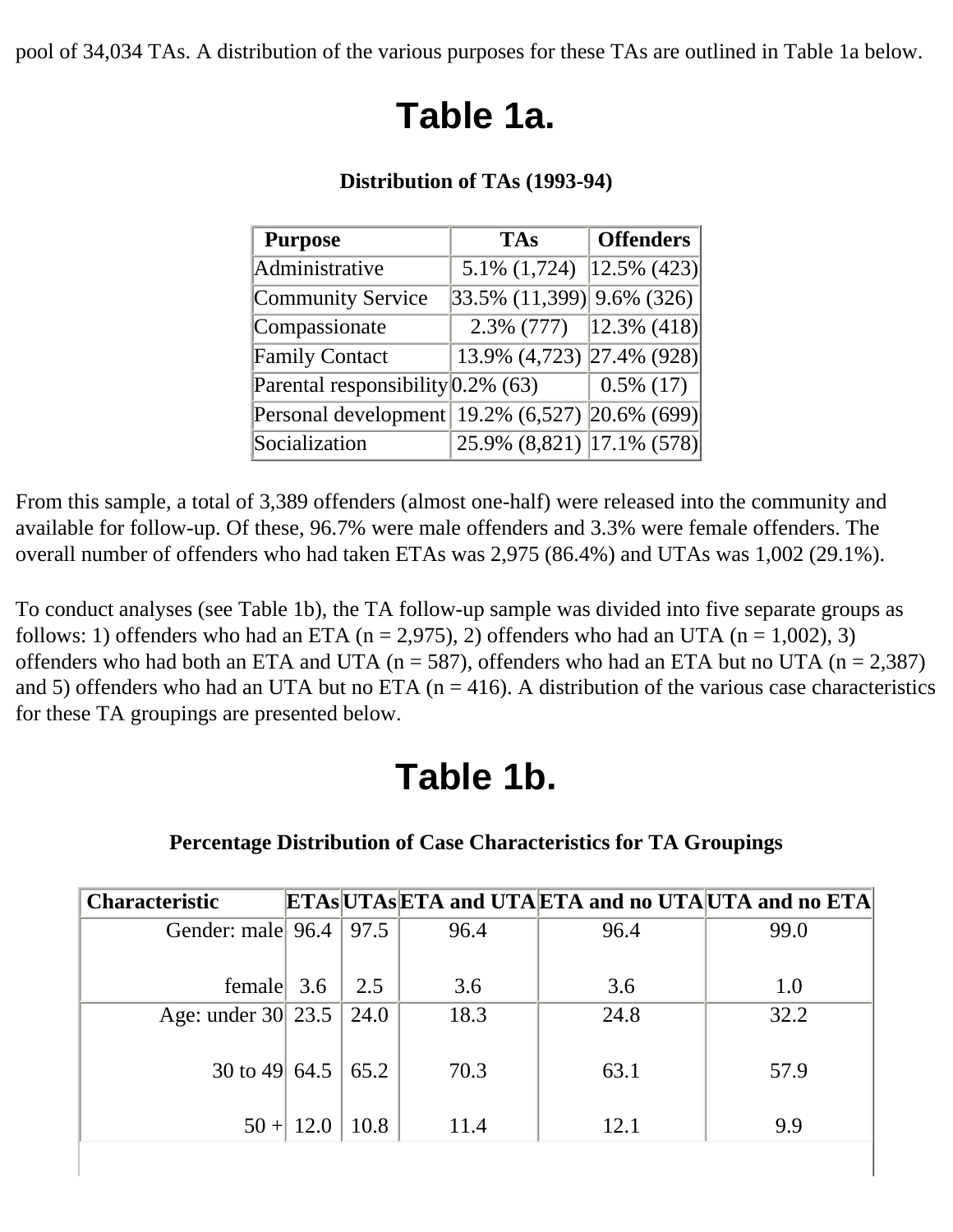| Native: No 87.3            |                  | 94.6 | 93.3 | 85.8 | 96.4 |
|----------------------------|------------------|------|------|------|------|
|                            |                  |      |      |      |      |
|                            | Yes 12.7         | 5.4  | 6.7  | 14.2 | 3.6  |
| Region: Atlantic 14.9      |                  | 8.9  | 8.0  | 16.6 | 9.9  |
| Quebec 27.8                |                  | 27.4 | 29.2 | 27.4 | 25.7 |
| Ontario 26.2               |                  | 43.5 | 39.8 | 22.8 | 48.8 |
| Prairie 13.7               |                  | 7.7  | 7.7  | 15.2 | 7.7  |
| Pacific 17.5               |                  | 12.3 | 15.4 | 18.0 | 7.9  |
| Homicide offender: No 83.2 |                  | 83.6 | 81.2 | 83.8 | 87.0 |
|                            | Yes 16.7         | 16.4 | 18.8 | 16.2 | 13.0 |
| Sex offender: No 80.7      |                  | 88.9 | 87.9 | 79.0 | 90.4 |
|                            |                  |      |      |      |      |
|                            | Yes $\vert$ 19.3 | 11.1 | 12.1 | 21.0 | 9.6  |
| Robbery offender: No       | 68.6             | 71.7 | 74.1 | 67.3 | 68.3 |
|                            | Yes $31.4$       | 28.3 | 25.9 | 33.7 | 31.7 |
| Drug offender: No 74.6     |                  | 72.0 | 73.4 | 74.9 | 70.0 |
|                            | Yes $25.4$       | 28.0 | 26.6 | 25.1 | 30.0 |

In Table 1c, the various TA purposes are presented for these TA groupings are presented below.

### **Table 1c.**

### **Percentage Distribution of Purpose for TA Groupings**

| <b>Characteristic</b> | <b>ETASUTASETA and UTAETA and no UTAUTA and no ETA</b> |
|-----------------------|--------------------------------------------------------|
|                       |                                                        |
|                       |                                                        |
|                       |                                                        |
|                       |                                                        |
|                       |                                                        |
|                       |                                                        |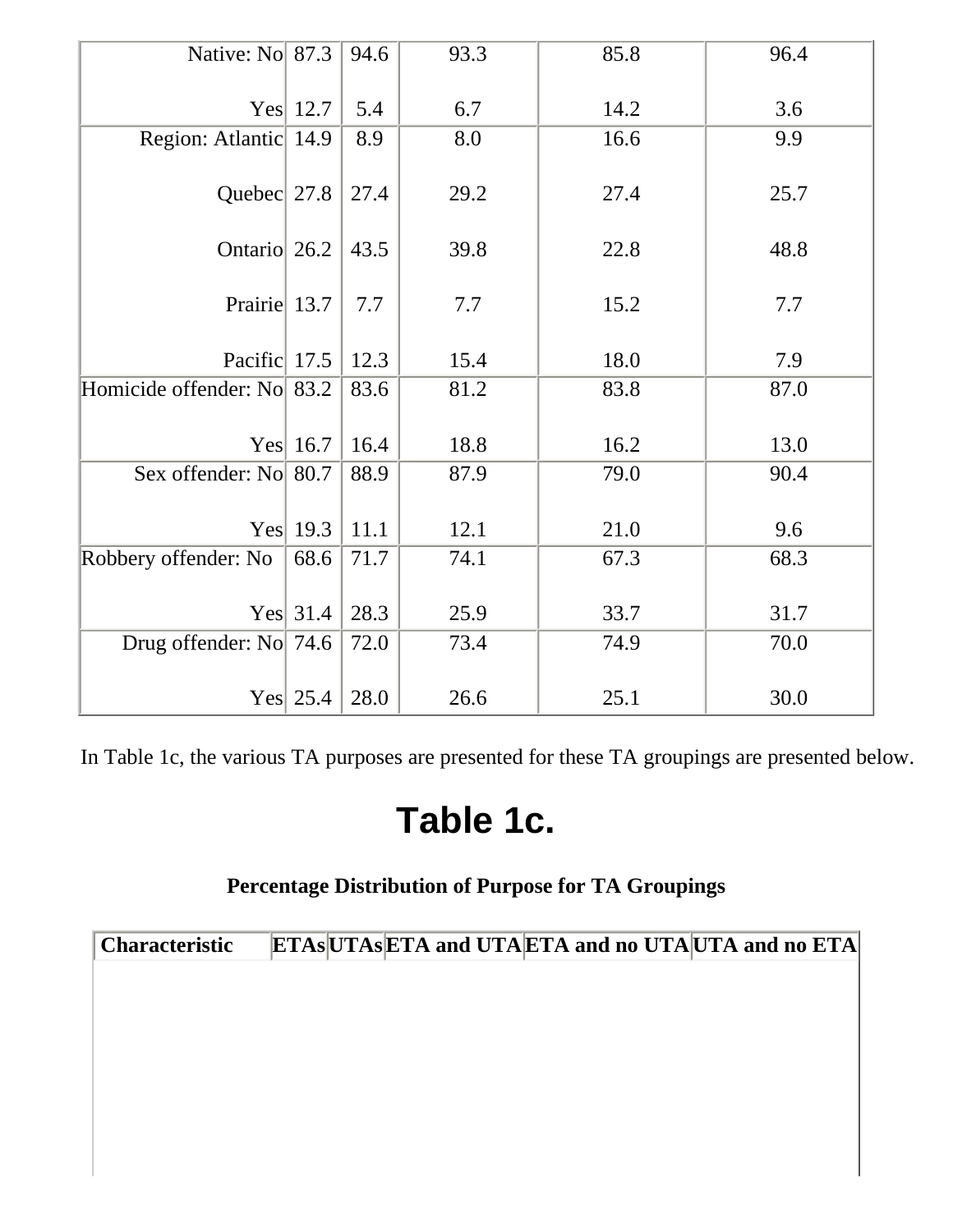| Administrative         | 13.2 | 9.1  | 13.2 | 13.9 | 7.2  |
|------------------------|------|------|------|------|------|
| Community Service 10.9 |      | 4.3  | 10.9 | 11.9 | 0.7  |
| Compassionate          | 13.7 | 1.9  | 13.7 | 16.7 | 2.6  |
| Family                 | 22.1 | 52.0 | 22.1 | 17.1 | 64.9 |
| Parental               | 0.5  | 0.3  | 0.5  | 0.6  | 0.2  |
| Personal               | 22.6 | 15.9 | 22.6 | 22.6 | 6.3  |
| Social                 | 16.9 | 16.6 | 16.9 | 17.3 | 18.0 |

### <span id="page-6-0"></span>**Outcome Measures**

For this study, three separate outcome measures were explored: failure while on TA; whether or a discretionary release had been granted subsequently (as opposed to statutory release or sentence expiration); and, return to federal custody for any reason (such as technical violations of release or a new criminal offence).

#### <span id="page-6-1"></span>**Results**

The results of the Temporary Absence Program follow-up are organized into four sections: 'outcome measures', 'case characteristics', 'discretionary release' and 'return to federal custody'. Comparative statistics for each of the five ETA/UTA groupings are presented to obtain a better understanding of the relationship between Temporary Absence Program participation and release behaviour among federal offenders.

Less than one-twentieth of the offenders granted a TA during 1993/94 were considered to be unsuccessful. (Note: this figure differs from TA success rates usually reported wherein the total number of TAs taken is considered rather than the number of offenders who had taken TAs). As Table 1d shows, the failure rates range from a low of 1.4% to a high of 3.9% across the various ETA/UTA groupings. These low base rates of failure (or very high success rate) limits our ability to conduct further analyses on this measure.

Interestingly, nearly three-fifths of the TA follow-up sample had been granted a discretionary release. More specifically, they were released on either day parole (22%) or full parole (40%). The remainder of the sample was given a statutory release (38%). Finally, one-sixth of the study sample was returned to federal custody over the two year follow-up period. These later two base rates (discretionary releases and returns to federal custody) are of sufficient magnitude to conduct meaningful comparative analyses.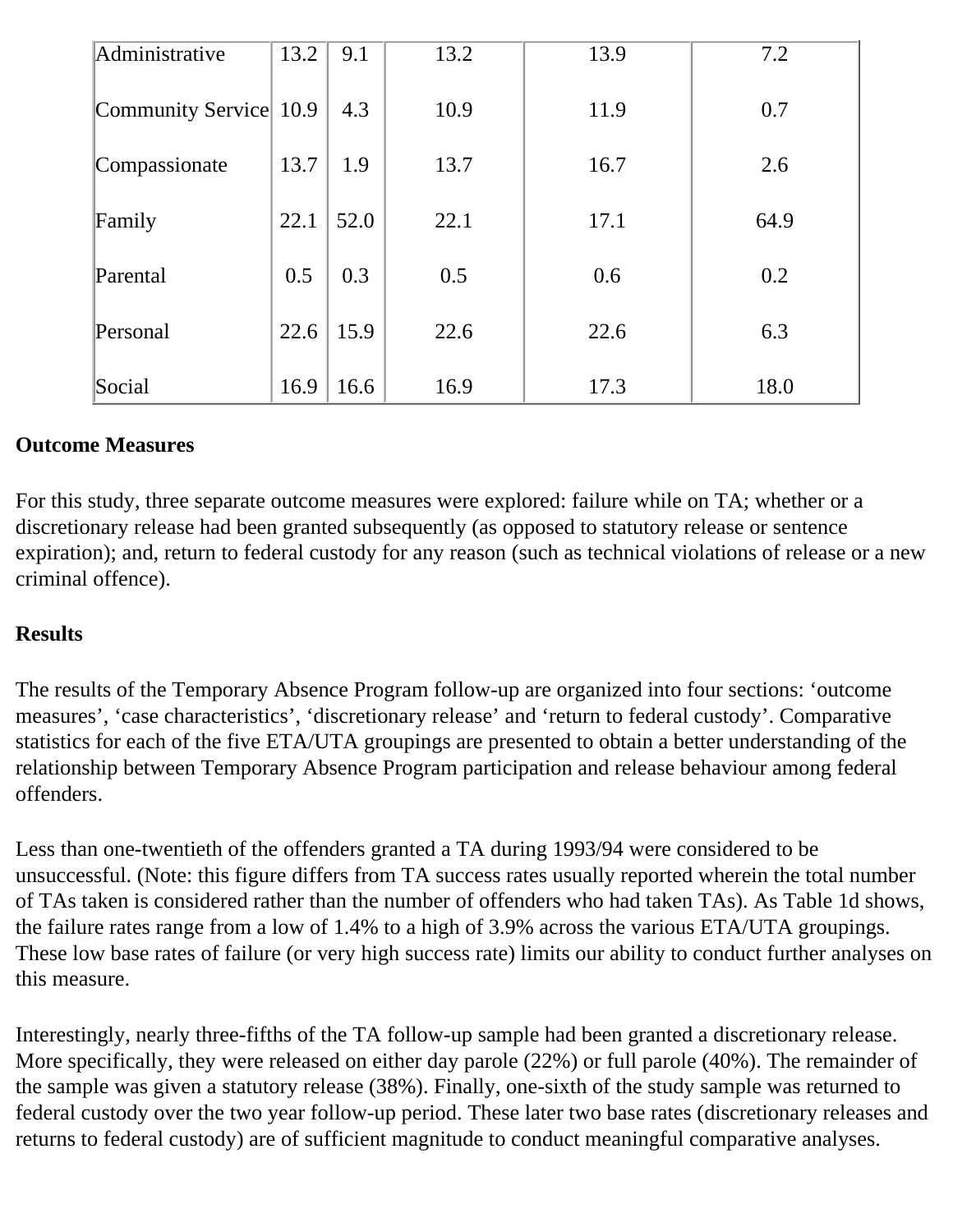# **Table 1d.**

<span id="page-7-1"></span>

| Group Offenders $(\% )$          | <b>Temporary Absence</b><br><b>Failure</b> | <b>Discretionary Release</b> | <b>Returned to Federal</b><br><b>Custody</b> |
|----------------------------------|--------------------------------------------|------------------------------|----------------------------------------------|
| ETAs 2,973 87.8                  | $52(1.8\%)$                                | $1,490(50.1\%)$              | 619 (20.8%)                                  |
| UTAs 1,002 29.6                  | $35(3.5\%)$                                | 663 (66.2%)                  | 76 (7.6%)                                    |
| ETA and UTA 586 17.3             | $19(3.2\%)$                                | 383 (65.4%)                  | 52 (8.9%)                                    |
| ETAs and no UTAs $2,387$<br>70.4 | $33(1.4\%)$                                | $1,107(46.4\%)$              | 567 (23.8%)                                  |
| UTAs and no ETAs $416$<br> 12.3  | $16(3.9\%)$                                | 280 (67.3%)                  | 24 (5.8%)                                    |

### **Percentage Distribution of Outcome Measures**

A closer look at the relationship between TA participation and outcome revealed that offenders granted UTAs were more likely than those granted ETAs to: be unsuccessful while on TA (3.5% versus 1.8%); be granted a discretionary release (66% versus 50%); and be successful post-release (92% versus 79%). Each of these relationships were found to be statistically meaningful. Moreover, when we removed cases granted ETAs from the UTA group the relationship between UTA and discretionary release/post-release outcome became more robust (see Table 1e).

## **Table 1e.**

### **Relationships (Pearson r's) Between TA Groupings and Outcome Measures**

| Group (offenders)           | <b>Temporary Absence</b><br><b>Failure</b> | <b>Discretionary Release</b> | <b>Returned to Federal</b><br>Custody |
|-----------------------------|--------------------------------------------|------------------------------|---------------------------------------|
| ETAs (2,973)                | $-0.05$ (p $< 0.01$ )                      | $-.11$ (p $< .0001$ )        | $.13$ (p $< .0001$ )                  |
| UTAs (1,002)                | $.07$ (p $< .0001$ )                       | $.18$ (p $< .0001$ )         | $-.19$ (p $< .0001$ )                 |
| ETA and UTA (586)           | .04 ( $p<.02$ )                            | $.12$ (p $< .0001$ )         | $-.12$ (p $< .0001$ )                 |
| ETAs and no UTAs<br>(2,387) | $-.07$ (p $< .0001$ )                      | $-.18$ (p $< .0001$ )        | $.19$ (p $< .0001$ )                  |
| UTAs and no ETAs $(416)$    | $.05$ (p $< 01$ )                          | $.11$ (p $< .0001$ )         | $-.13$ (p $< .0001$ )                 |

### <span id="page-7-0"></span>**Case Characteristics**

To examine differences among selected case characteristics for the various categorizations of TA participation, we conducted a series of cross tabulations. These analyses were in relation to gender, age, whether or not the offender was Native, region, offence type (homicide, sex, robbery, drug) and purpose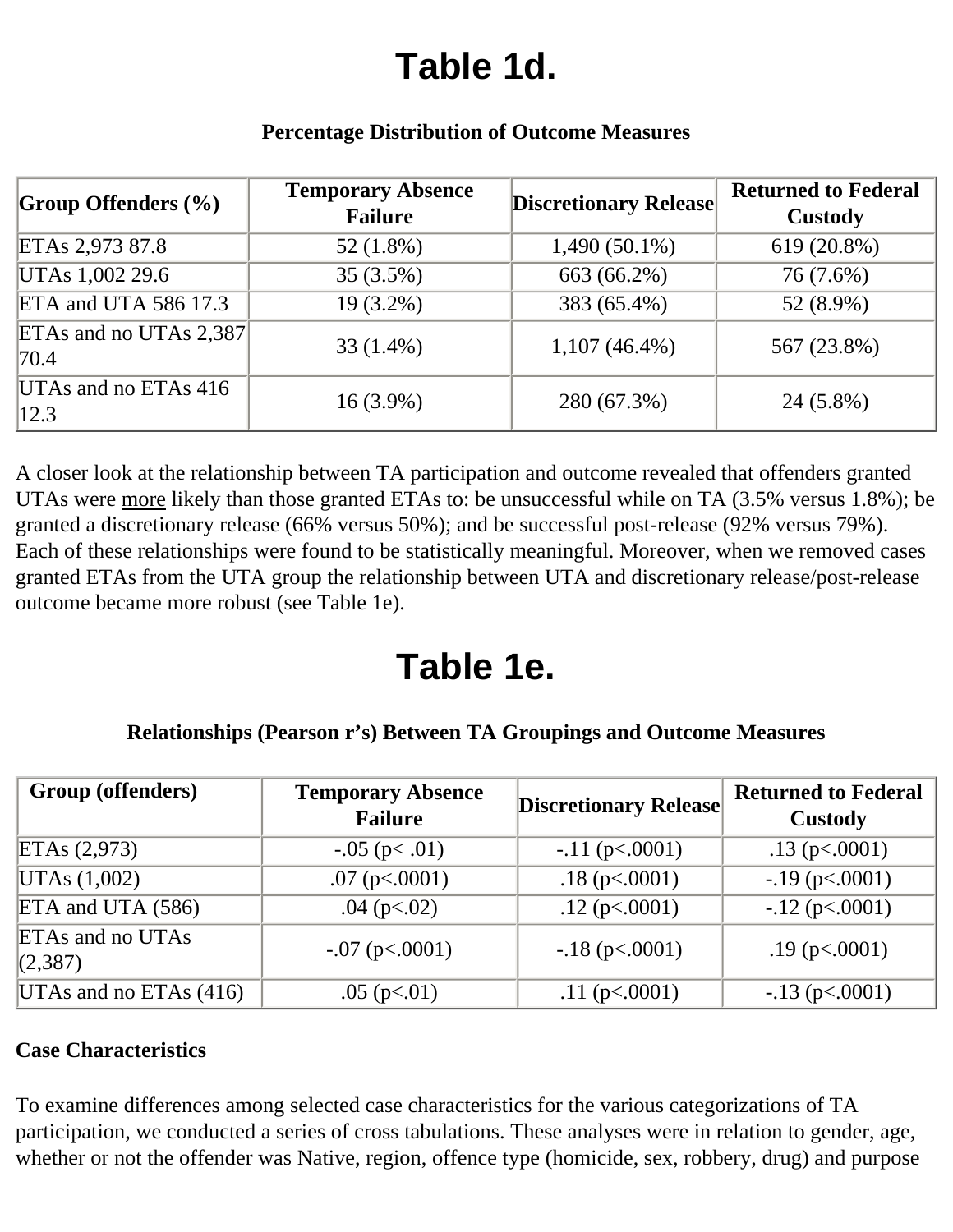of the ETA.

As expected, the majority of ETAs were taken by male offenders (96.4%) and the remainder by female offenders (3.6%). As Table 2a shows, there was a significant difference with respect to gender in relation to the number who had an ETA. Interestingly, female offenders were more likely to had had ETAs relative to male offenders during 1993/94.

A closer examination of the purpose of these ETAs indicated that female offenders were three times more likely than male offenders to have had ETAs for administrative reasons (36% versus 12%). Also noteworthy, older offenders (50 years or more) were more likely than younger offenders to have had an ETA. Similarly, offenders in the Pacific region, non-sex offenders and non-homicide offenders were more likely than their counterparts to have had an ETA.

| <b>Characteristic</b> | $\frac{1}{2}$ | p<   |
|-----------------------|---------------|------|
| Gender:               | 87.3          |      |
| male                  | 96.4          | .005 |
| female                |               |      |
| Age:                  | 83.9          |      |
| under 30              | 88.8.001      |      |
| 30 to 49              | 89.7          |      |
| $50 +$                |               |      |
| Native:               | 86.6          |      |
| No                    | 89.7          | .001 |
| Yes                   |               |      |
|                       |               |      |
|                       |               |      |
|                       |               |      |
|                       |               |      |

### **Table 2a.**

#### **Percentage Distribution of Case Characteristics for ETAs (2,975 offenders)**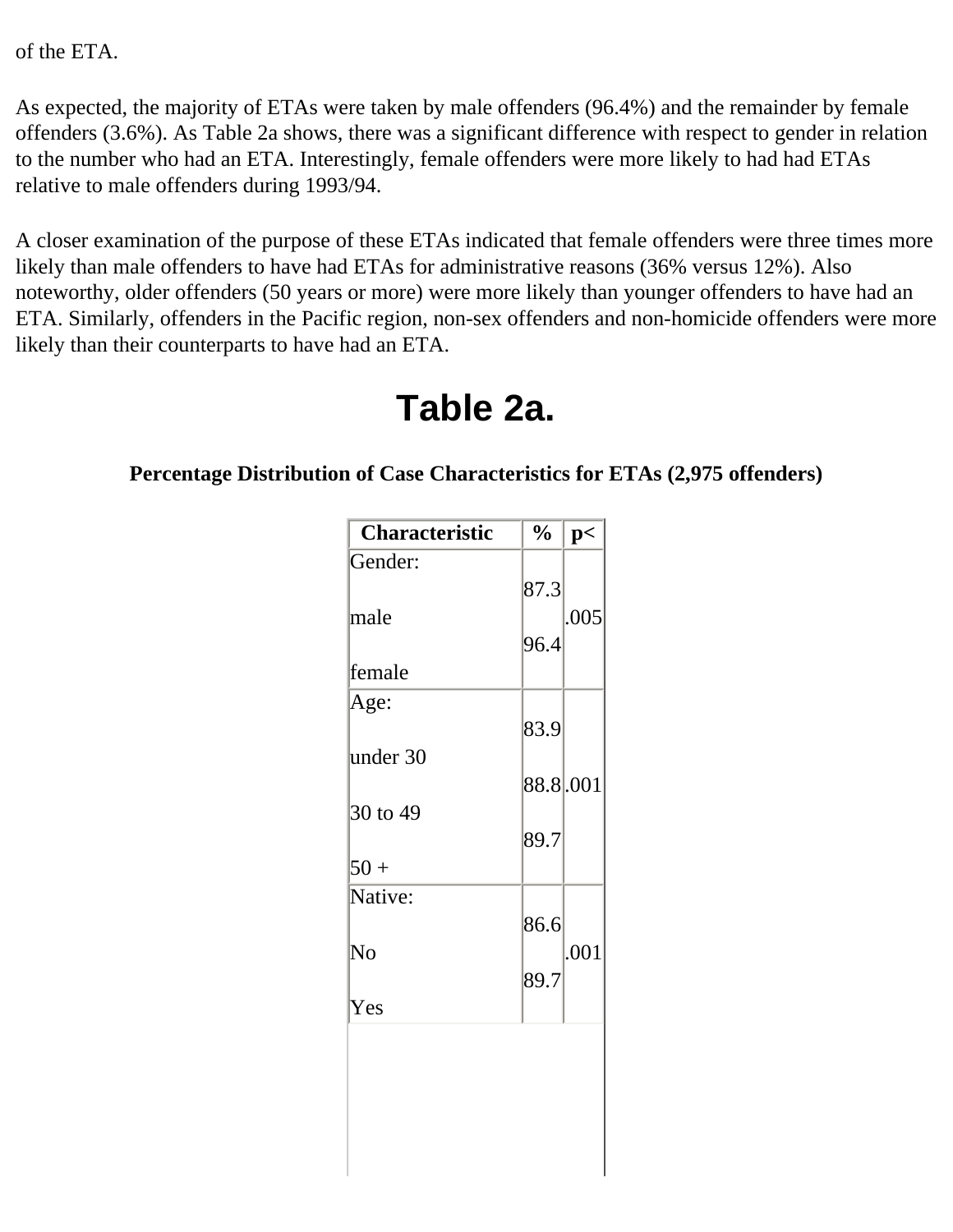| Region:                | 91.6      |      |
|------------------------|-----------|------|
| Atlantic               |           |      |
|                        | 88.5      |      |
| Quebec                 |           |      |
|                        | 79.3 .001 |      |
| Ontario                |           |      |
|                        | 92.7      |      |
| Prairie                |           |      |
|                        | 94.0      |      |
| Pacific                |           |      |
| Homicide offender:     |           |      |
|                        | 87.2      |      |
| $\rm No$               |           | ns   |
|                        | 90.2      |      |
| Yes                    |           |      |
| Sex offender:          |           |      |
|                        | 86.5      |      |
| $\rm No$               |           | .001 |
|                        | 93.5      |      |
|                        |           |      |
| Yes                    |           |      |
| Robbery offender:      |           |      |
|                        | 87.8      |      |
| No                     |           | ns   |
|                        | 93.5      |      |
| Yes                    |           |      |
| Drug offender:         |           |      |
|                        | 88.4      |      |
| $\overline{\text{No}}$ |           | ns   |
|                        | 85.8      |      |
| Yes                    |           |      |

In Table 2b, we show the distribution of ETAs in relation to stated purpose.

While the majority of TAs (in general) and ETAs (in particular) were for family contact and personal reasons (one-fifth for each, respectively), a chi-square analysis revealed that among those who had an ETA during 1993/93 the purpose was most likely for compassionate or community service reasons.

# **Table 2b.**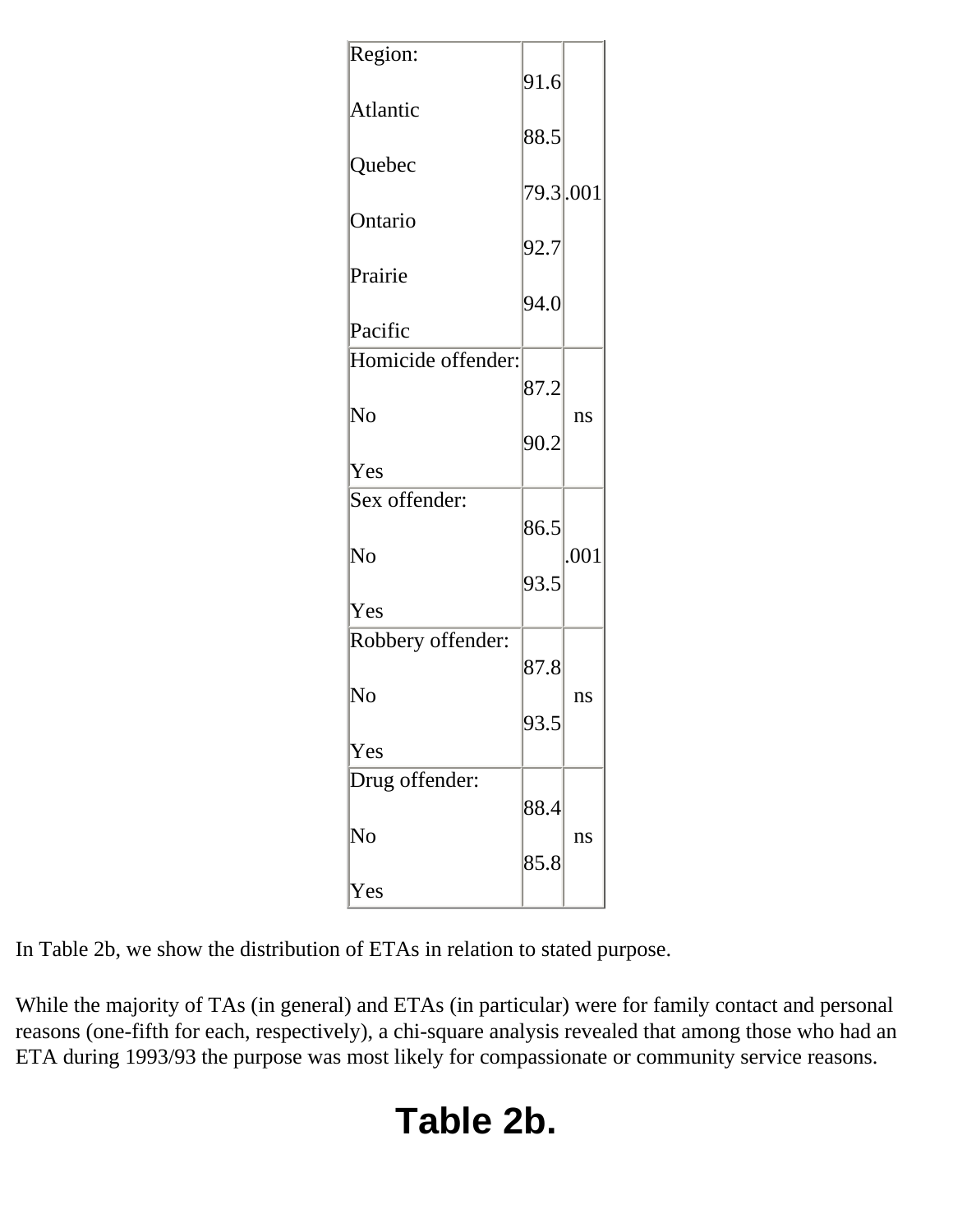| <b>Purpose</b>         | $\frac{0}{0}$ | p<       |
|------------------------|---------------|----------|
| Administrative         |               | 92.9 001 |
| Community service 99.1 |               |          |
| Compassionate          | 97.4          |          |
| Family                 | 70.9          |          |
| Parental               | 94.1          |          |
| Personal               | 96.3          |          |
| Social                 | 87.0          |          |

#### **Percentage Distribution of Purpose for ETAs (2,975 offenders)**

As we can see in Table 3a, there were no significant differences with respect to gender or age in relation to the number who had an UTA. Of note, Native offenders were found to have had fewer UTAs relative to non-Native offenders during 1993/94. On the other hand, offenders in the Ontario region were more likely than offenders in the other regions to have had UTAs (nearly twice as likely as those in either the Atlantic or Prairie regions). No significant differences emerged in the proportion of offenders having had UTAs among homicide, robbery or drug offenders. However, sex offenders were significantly less likely than non-sex offenders to have had UTAs.

### **Table 3a.**

#### **Percentage Distribution of Case Characteristics for UTAs (1,002 offenders)**

| <b>Characteristic</b> | $\frac{1}{2}$ | p< |
|-----------------------|---------------|----|
| Gender:               |               |    |
|                       | 29.8          |    |
| male                  |               | ns |
|                       | 22.5          |    |
| lfemale               |               |    |
| Age:                  |               |    |
|                       | 28.9          |    |
| under 30              |               |    |
|                       | 30.3          | ns |
| 30 to 49              |               |    |
|                       | 27.2          |    |
| $50 +$                |               |    |
|                       |               |    |
|                       |               |    |
|                       |               |    |
|                       |               |    |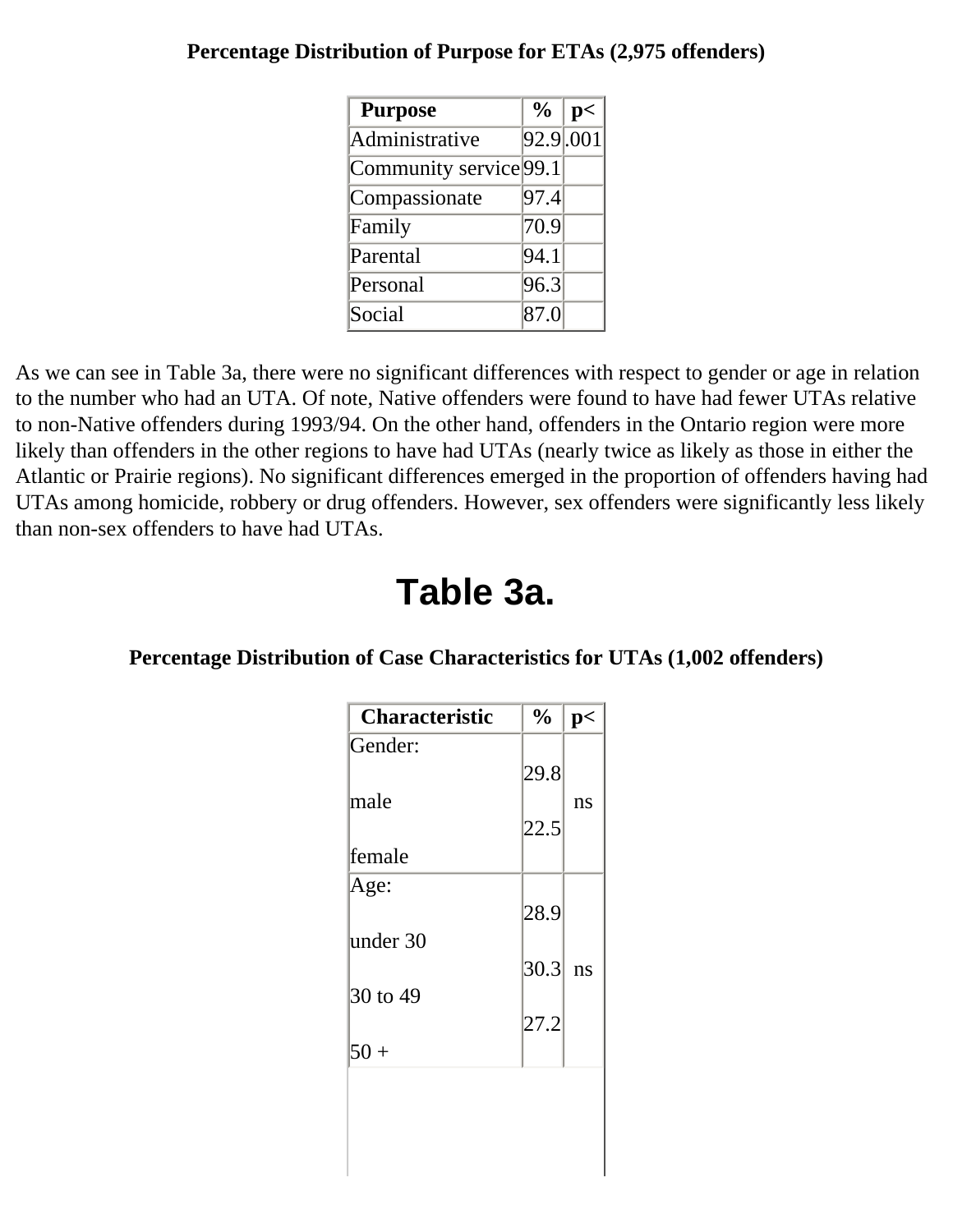| Native:            |           |      |
|--------------------|-----------|------|
| No                 | 31.6      | .001 |
|                    | 13.9      |      |
| Yes                |           |      |
| Region:            | 18.1      |      |
| Atlantic           |           |      |
|                    | 29.8      |      |
| Quebec             |           |      |
|                    | 44.4 .001 |      |
| Ontario            | 17.5      |      |
| Prairie            |           |      |
|                    | 22.3      |      |
| Pacific            |           |      |
| Homicide offender: |           |      |
|                    | 29.5      |      |
| No                 |           | ns   |
|                    | 29.8      |      |
| Yes                |           |      |
|                    |           |      |
| Sex offender:      |           |      |
|                    | 32.1      |      |
| No                 |           | .001 |
|                    | 18.1      |      |
| Yes                |           |      |
| Robbery offender:  |           |      |
|                    | 30.9      |      |
| $\rm No$           |           | ns   |
|                    | 26.7      |      |
| Yes                |           |      |
| Drug offender:     |           |      |
|                    | 28.6      |      |
| $\rm No$           |           | ns   |
|                    | 31.9      |      |
| Yes                |           |      |
|                    |           |      |

A closer look at the purpose of the UTAs revealed that among those who had UTAs during 1993/94, the reason was most likely for family contact (see Table 3b).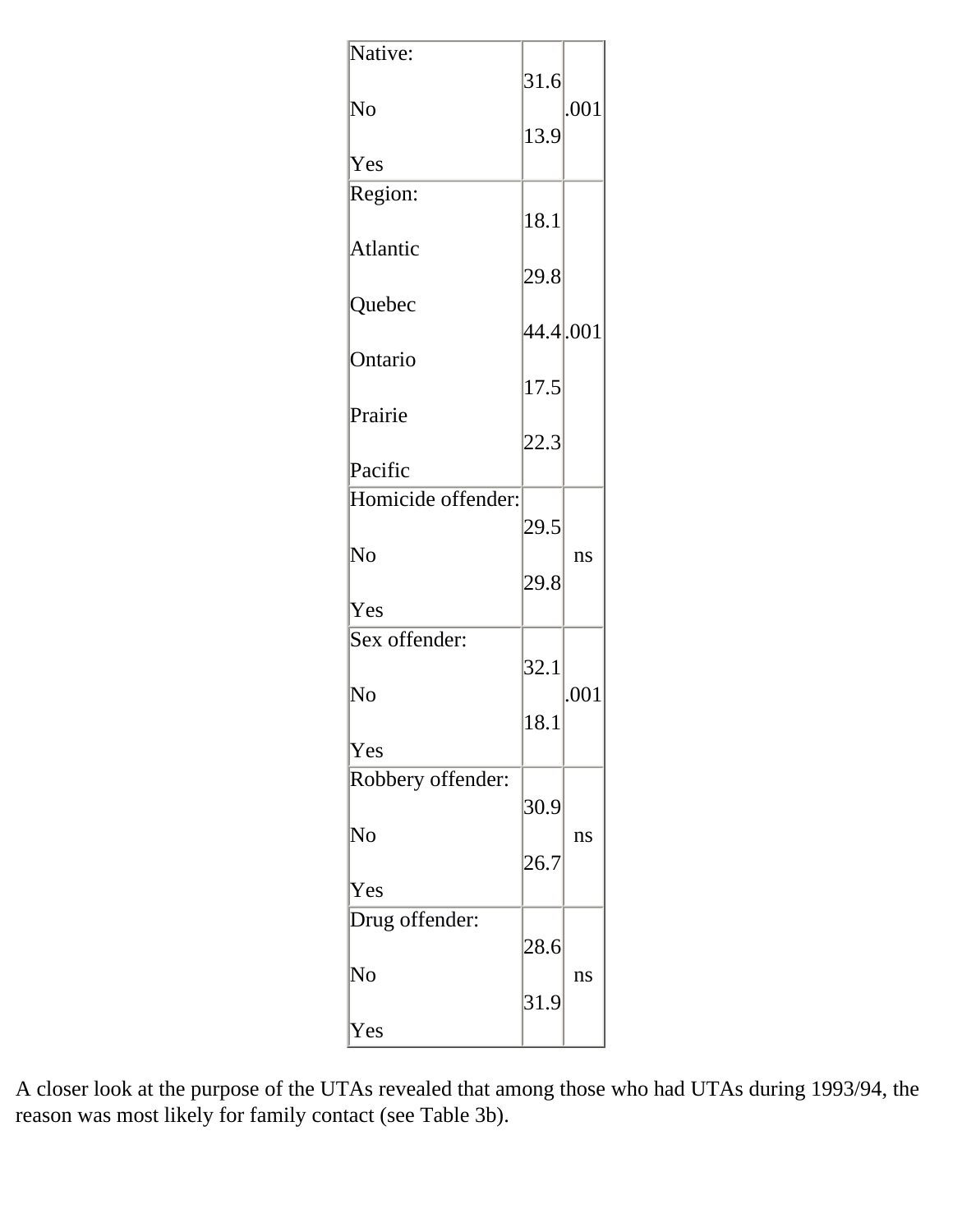# **Table 3b.**

**Percentage Distribution of Purpose for UTAs (1,002 offenders)** 

| <b>Purpose</b>         | $\frac{6}{10}$ | p<                     |
|------------------------|----------------|------------------------|
| Administrative         |                | $21.5 \overline{.001}$ |
| Community service 13.2 |                |                        |
| Compassionate          | 4.6            |                        |
| Family                 | 56.1           |                        |
| Parental               | 17.7           |                        |
| Personal               | 22.8           |                        |
| Social                 | 28.7           |                        |

An inspection of Table 4a reveals that there were no significant differences with respect to gender in relation to the number who had both an ETA and UTA during 1993/94. However, offenders who had both an ETA and UTA were more likely to have been between 30 and 49, non-Native, in the Ontario region, and be either a non-sex offender or non-robbery offender.

### **Table 4a.**

#### **Percentage Distribution of Case Characteristics for ETA and UTA (587 offenders)**

| <b>Characteristic</b> | $\frac{6}{10}$ | p< |
|-----------------------|----------------|----|
| Gender:               |                |    |
|                       | 17.2           |    |
| lmale                 |                | ns |
|                       | 18.9           |    |
| lfemale               |                |    |
| Age:                  |                |    |
|                       | 12.9           |    |
| under 30              |                |    |
|                       | 19.1.001       |    |
| 30 to 49              |                |    |
|                       | 16.9           |    |
| $50 +$                |                |    |
|                       |                |    |
|                       |                |    |
|                       |                |    |
|                       |                |    |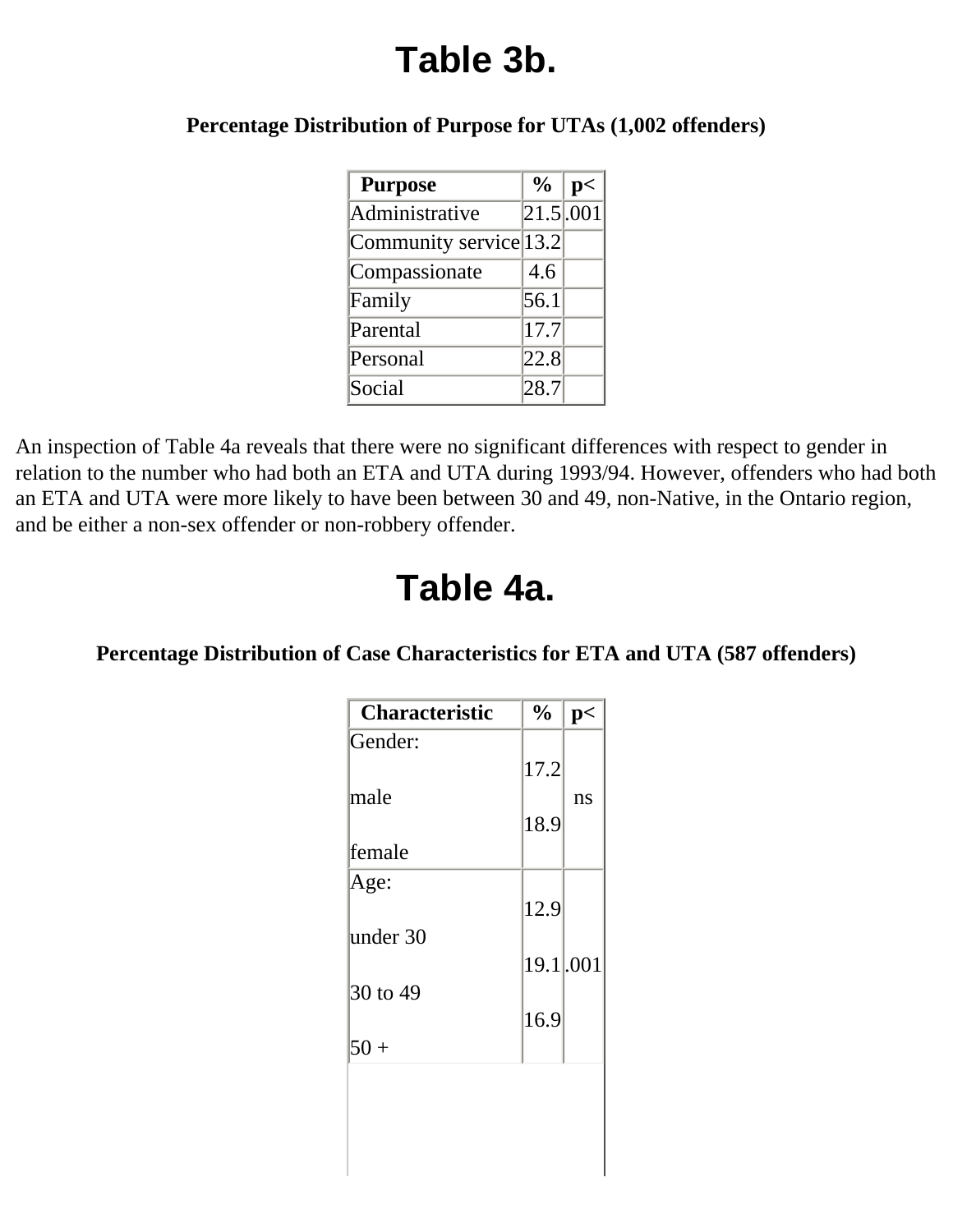| Native:            | 18.2     |      |
|--------------------|----------|------|
| No                 |          | .001 |
| Yes                | 10.0     |      |
|                    |          |      |
| Region:            | 9.7      |      |
| Atlantic           |          |      |
| Quebec             | 18.4     |      |
|                    | 23.8.001 |      |
| Ontario            | 10.3     |      |
| Prairie            |          |      |
| Pacific            | 16.3     |      |
|                    |          |      |
| Homicide offender: | 16.8     |      |
| No                 |          | ns   |
| Yes                | 20.0     |      |
|                    |          |      |
| Sex offender:      | 18.6     |      |
| No                 |          | .001 |
| Yes                | 11.6     |      |
|                    |          |      |
| Robbery offender:  | 18.7     |      |
| $\rm No$           | 14.3     | .002 |
| Yes                |          |      |
| Drug offender:     |          |      |
|                    | 17.2     |      |
| No                 | 17.7     | ns   |
| Yes                |          |      |

A review of Table 4b indicates that among offenders who had both an ETA and UTA during 1993/94, the purpose was most likely for community service.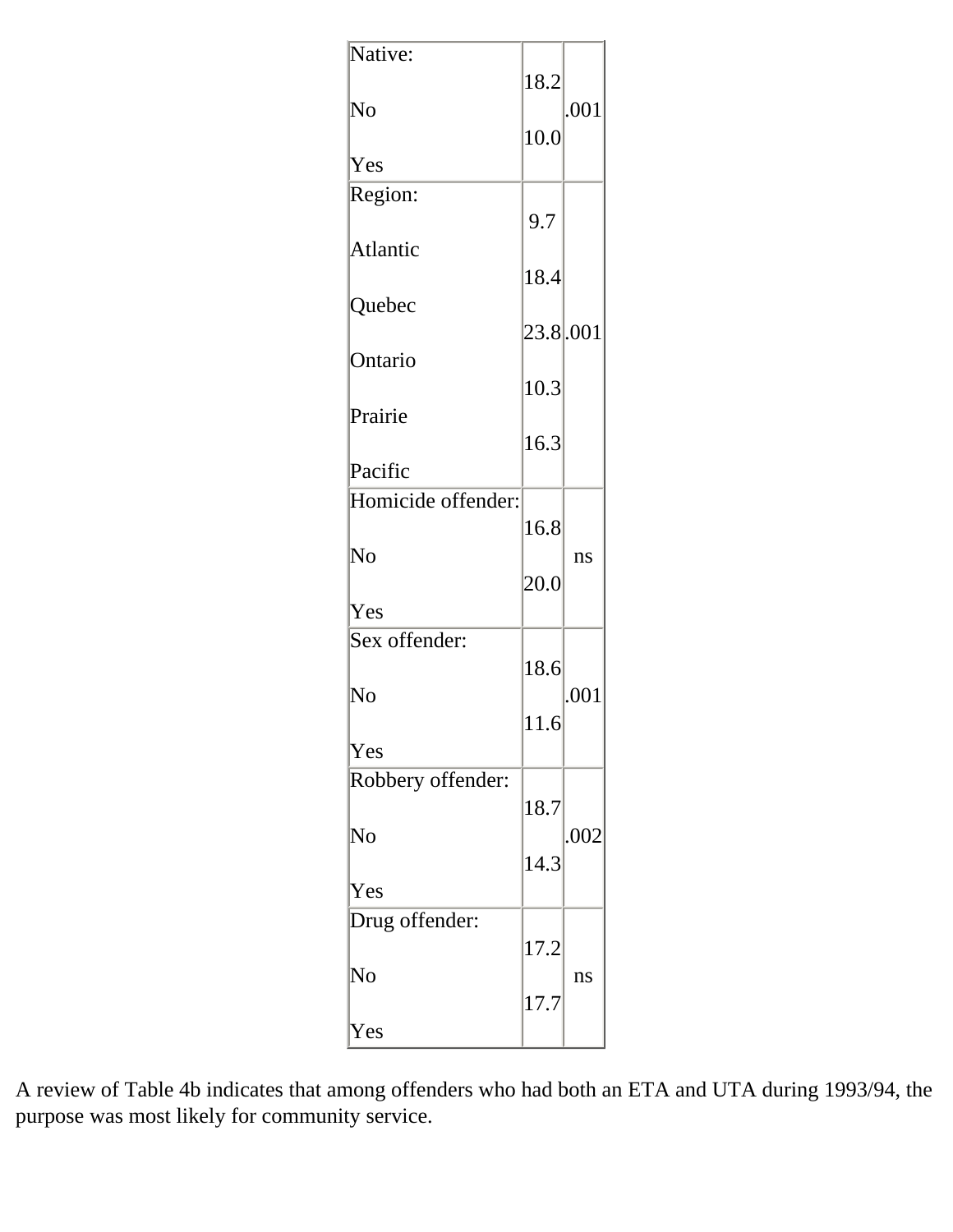## **Table 4b.**

#### **Percentage Distribution of Purpose for ETA and UTA (587 offenders)**

| <b>Purpose</b>         | $\frac{0}{0}$ | p<                      |
|------------------------|---------------|-------------------------|
| Administrative         |               | $92.9 \overline{0.001}$ |
| Community service 99.1 |               |                         |
| Compassionate          | 97.4          |                         |
| Family                 | 70.9          |                         |
| Parental               | 94.1          |                         |
| Personal               | 96.3          |                         |
| Social                 | 87.0          |                         |

When looking at Table 5a, we find that there were no significant differences with respect to either gender or age in relation to the number who had an ETA but no UTA during 1993/94. Interestingly, offenders who had an ETA but no UTA were more likely to be Native, in either the Atlantic or Prairie region, or be a sex offender.

### **Table 5a.**

#### **Percentage Distribution of Case Characteristics for ETA and no UTA (2,387 offenders)**

| <b>Characteristic</b> | $\frac{1}{2}$ | p< |
|-----------------------|---------------|----|
| Gender:               |               |    |
|                       | 70.2          |    |
| lmale                 |               | ns |
|                       | 77.5          |    |
| lfemale               |               |    |
| Age:                  |               |    |
|                       | 71.1          |    |
| under 30              | 69.8          | ns |
| 30 to 49              |               |    |
|                       | 72.8          |    |
| $50 +$                |               |    |
|                       |               |    |
|                       |               |    |
|                       |               |    |
|                       |               |    |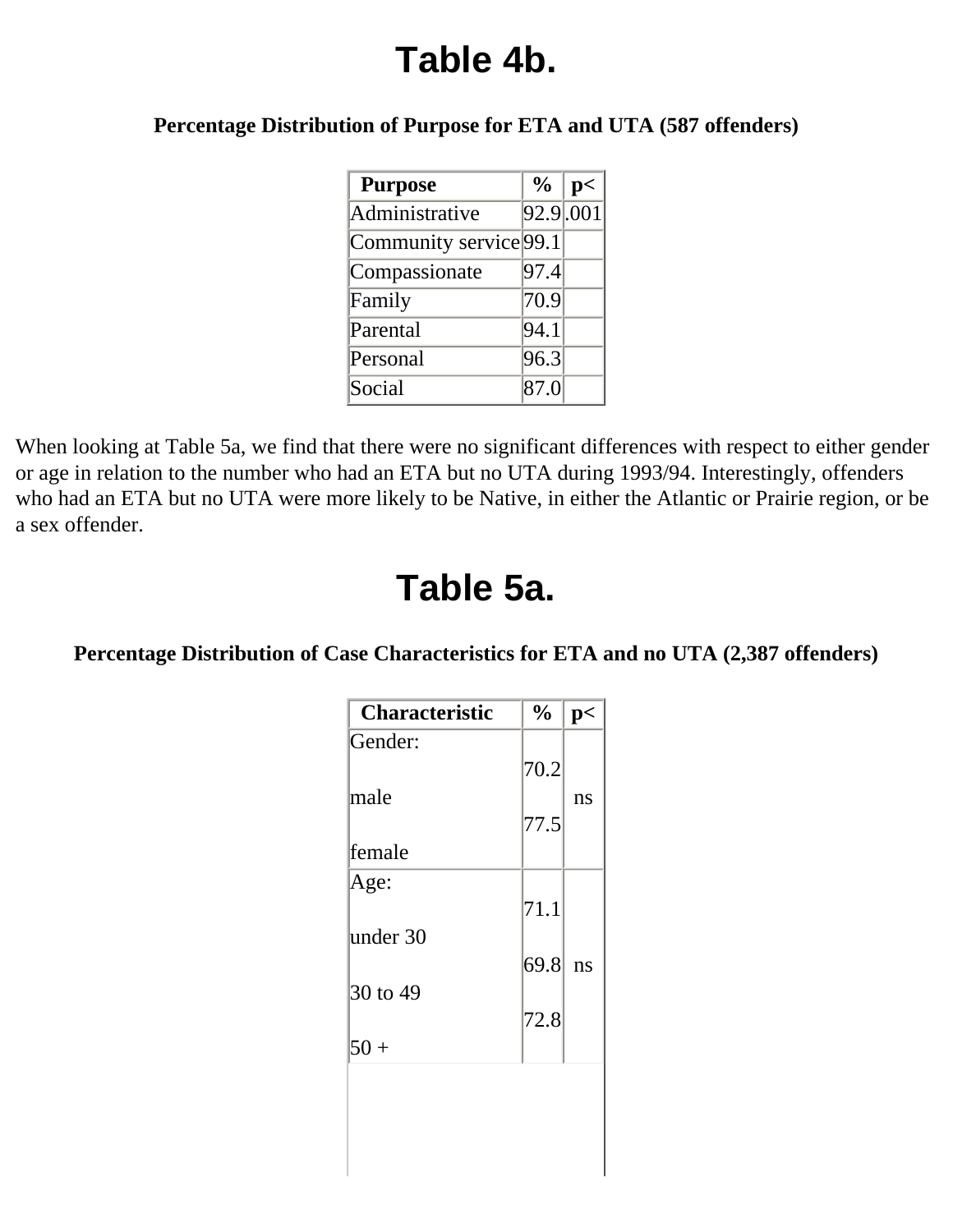| Native:            | 68.4     |      |
|--------------------|----------|------|
| No                 |          | .001 |
|                    | 86.2     |      |
| Yes                |          |      |
| Region:            | 81.9     |      |
| Atlantic           |          |      |
|                    | 70.2     |      |
| Quebec             | 55.6.001 |      |
|                    |          |      |
| Ontario            | 82.5     |      |
| Prairie            |          |      |
|                    | 77.7     |      |
| Pacific            |          |      |
| Homicide offender: |          |      |
|                    | 70.5     |      |
| No                 |          |      |
|                    |          | ns   |
|                    | 70.2     |      |
| Yes                |          |      |
| Sex offender:      |          |      |
|                    | 67.9     |      |
| No                 |          | .001 |
|                    | 81.9     |      |
| Yes                |          |      |
| Robbery offender:  |          |      |
|                    | 69.1     |      |
|                    |          |      |
| $\rm No$           |          | ns   |
|                    | 73.3     |      |
| Yes                |          |      |
| Drug offender:     |          |      |
|                    | 71.3     |      |
| No                 |          | ns   |
|                    | 68.1     |      |
|                    |          |      |
| Yes                |          |      |

In Table 5b we see that among offenders who had an ETA but no UTA during 1993/94, the purpose was most likely for compassionate reasons.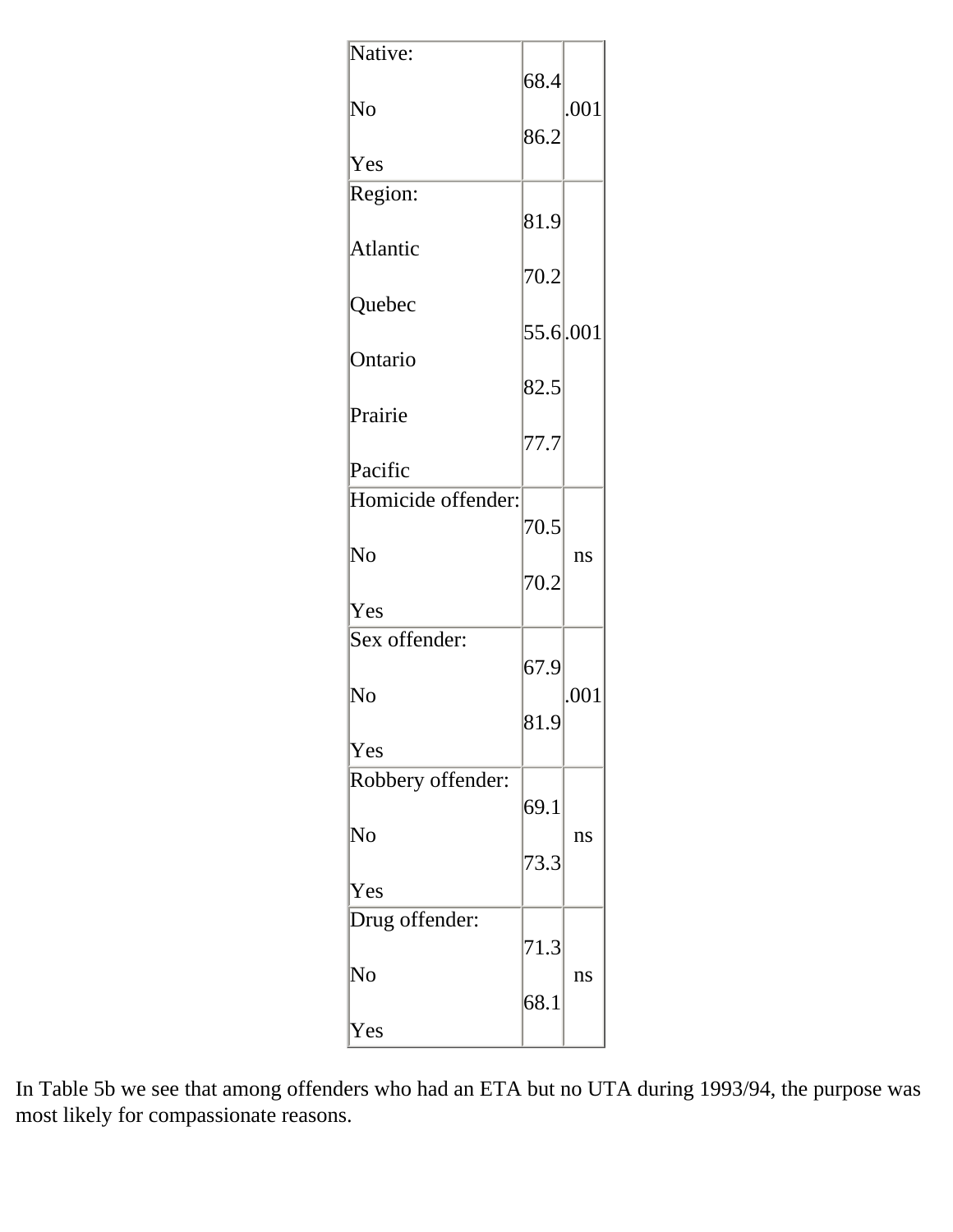# **Table 5b.**

**Percentage Distribution of Purpose for ETA and No UTA (2,387 offenders)** 

| <b>Purpose</b>         | $\frac{0}{0}$ | p<       |
|------------------------|---------------|----------|
| Administrative         |               | 78.5 001 |
| Community service 86.8 |               |          |
| Compassionate          | 95.5          |          |
| Family                 | 43.9          |          |
| Parental               | 82.4          |          |
| Personal               | 77.3          |          |
| Social                 | 71.3          |          |

From looking at Table 6a, we note that there were significant differences with respect to gender, age and being Native in relation to the number who had an UTA but no ETA during 1993/94. More specifically, those who had taken UTAs but no ETAs were likely to have been male, under 30 and non-Native. As well, we found that these offenders were more likely to have been in the Ontario region and be a non-sex offender.

## **Table 6a.**

### **Percentage Distribution of Case Characteristics for UTA and no ETA (416 offenders)**

| <b>Characteristic</b> | $\frac{1}{2}$ | p<   |
|-----------------------|---------------|------|
| Gender:               |               |      |
|                       | 12.6          |      |
| lmale                 |               | .005 |
|                       | 3.6           |      |
| lfemale               |               |      |
| Age:                  |               |      |
|                       | 16.1          |      |
| under 30              |               |      |
|                       | 11.2.001      |      |
| 30 to 49              |               |      |
|                       | 10.3          |      |
| $50+$                 |               |      |
|                       |               |      |
|                       |               |      |
|                       |               |      |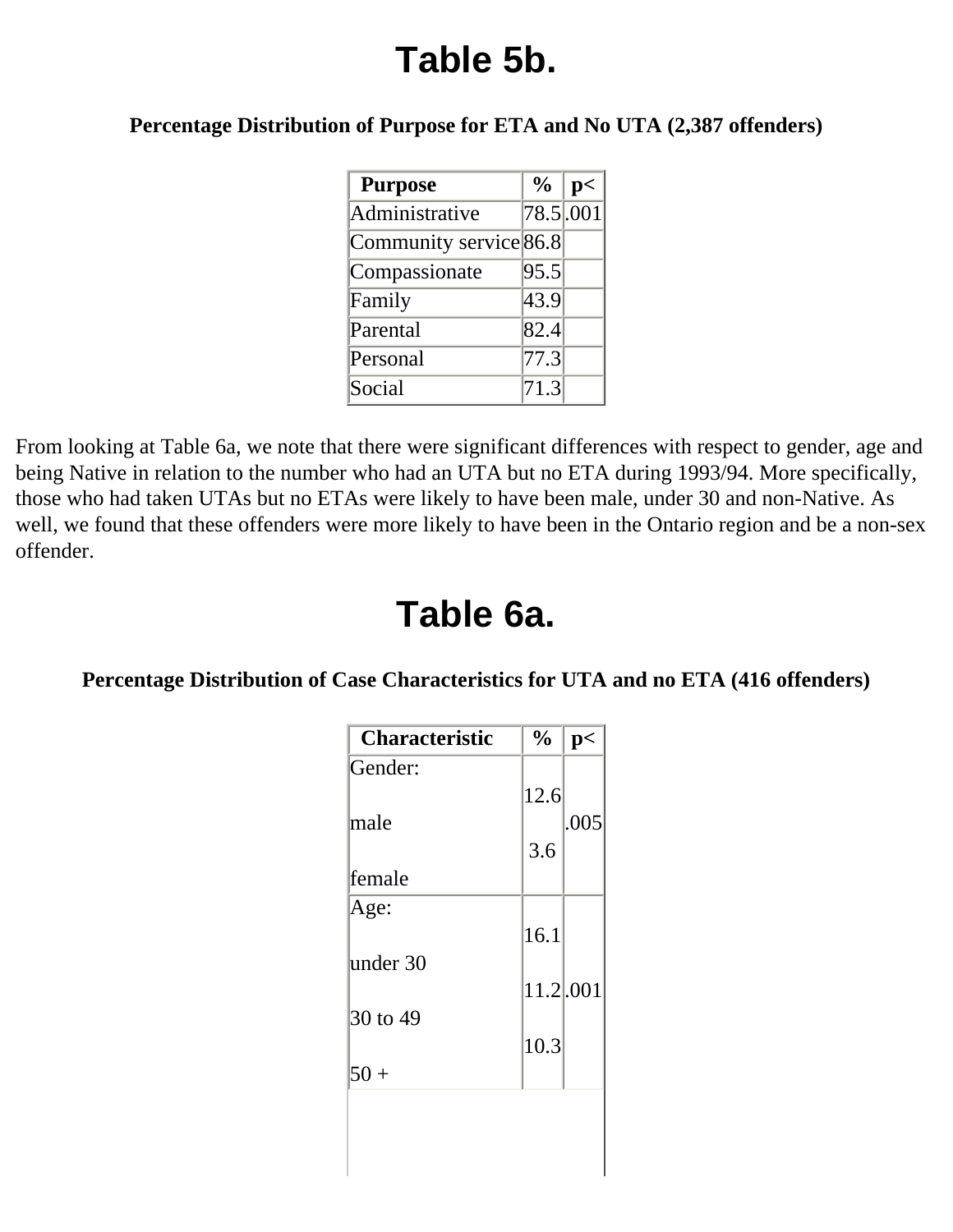| Native:            | 13.4      |      |
|--------------------|-----------|------|
| $\rm No$           |           | .001 |
|                    | 3.9       |      |
| Yes                |           |      |
| Region:            | 8.5       |      |
| Atlantic           |           |      |
|                    | 11.5      |      |
| Quebec             |           |      |
|                    | 20.7 .001 |      |
| Ontario            | 7.3       |      |
| Prairie            |           |      |
|                    | 6.0       |      |
| Pacific            |           |      |
| Homicide offender: |           |      |
|                    | 12.8      |      |
|                    |           |      |
| No                 |           | ns   |
|                    | 9.8       |      |
| Yes                |           |      |
| Sex offender:      |           |      |
|                    | 13.5      |      |
| No                 |           | .001 |
|                    | 6.5       |      |
| Yes                |           |      |
|                    |           |      |
| Robbery offender:  |           |      |
|                    | 12.2      |      |
| $\rm No$           |           | ns   |
|                    | 12.4      |      |
| Yes                |           |      |
| Drug offender:     |           |      |
|                    | 11.6      |      |
| No                 |           | ns   |
|                    | 14.2      |      |
| Yes                |           |      |
|                    |           |      |

Table 6b shows that among offenders who had an UTA but no ETA during 1993/94, the purpose was most likely for family contact reasons.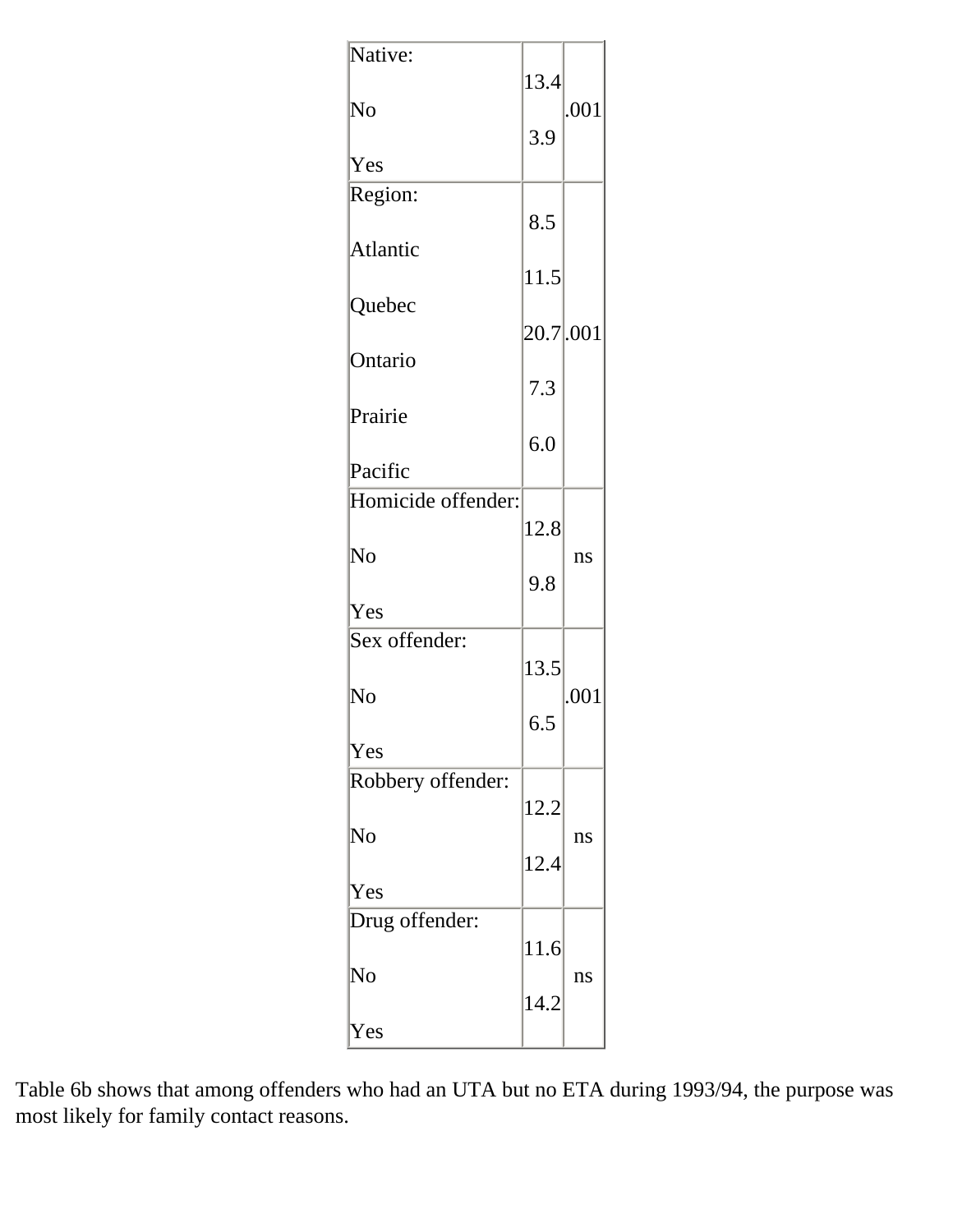# **Table 6b.**

**Percentage Distribution of Purpose for UTA and No ETA (416 offenders)** 

| <b>Purpose</b>        | $\frac{6}{6}$ | p<         |
|-----------------------|---------------|------------|
| Administrative        |               | $7.1$ .001 |
| Community service 0.9 |               |            |
| Compassionate         | 2.6           |            |
| Family                | 29.1          |            |
| Parental              | 5.9           |            |
| Personal              | 3.7           |            |
| Social                | 13.0          |            |

#### **Discretionary Release**

In exploring differences among selected case characteristics for the various categorizations of TA participation, we conducted a series of cross tabulations but did so in relation to whether or not the offender had also been granted a discretionary release.

For offenders who had ETAs, Table 7a shows there were no significant differences with respect to gender or age in relation to the number who had been granted a discretionary release. It is notable that among offenders who had ETAs during 1993/94 and subsequently granted a discretionary release, Native offenders, those in the Pacific region, homicide offenders, sex offenders and robbery offenders were significantly less likely to have been granted a discretionary release than their respective counterparts. In contrast, drug offenders who had an ETA were significantly more likely than non-drug offenders to be granted a discretionary release.

## **Table 7a.**

**Percentage Distribution of Discretionary Release: Case Characteristics for ETAs (2,975 offenders)** 

| $\frac{0}{0}$ |              |
|---------------|--------------|
|               |              |
|               |              |
|               | ns           |
|               |              |
|               |              |
|               |              |
|               |              |
|               | 49.8<br>57.9 |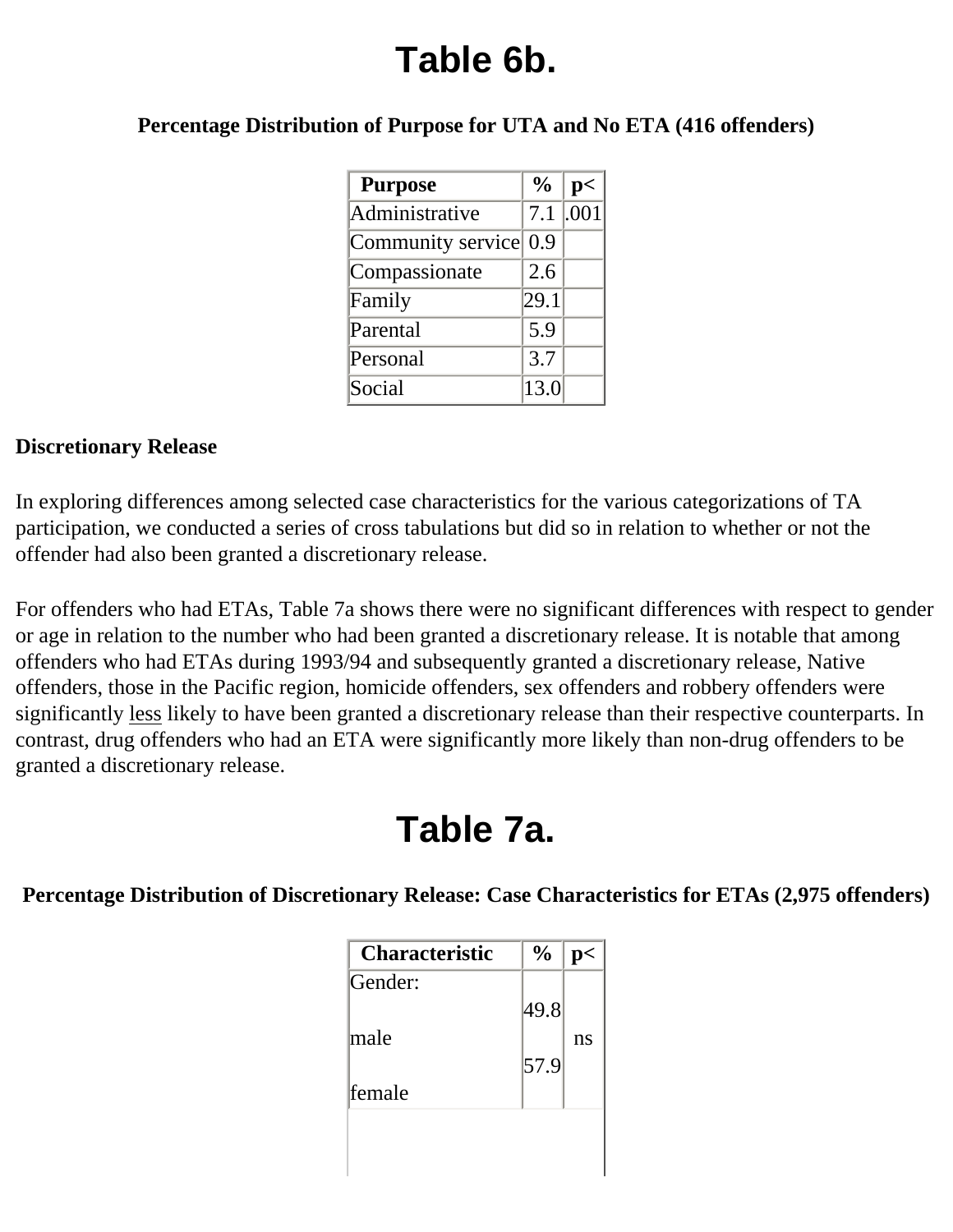| Age:               | 50.5      |      |
|--------------------|-----------|------|
| under 30           | $50.4$ ns |      |
| 30 to 49           | 47.8      |      |
| $50 +$             |           |      |
| Native:            |           |      |
| $\rm No$           | 51.9      | .001 |
|                    | 37.9      |      |
| Yes                |           |      |
| Region:            | 52.7      |      |
| Atlantic           |           |      |
|                    | 58.1      |      |
| Quebec             |           |      |
| Ontario            | 50.0.001  |      |
|                    | 46.0      |      |
| Prairie            |           |      |
| Pacific            | 38.7      |      |
| Homicide offender: |           |      |
|                    | 52.5      |      |
| No                 |           | .001 |
| Yes                | 38.0      |      |
| Sex offender:      |           |      |
|                    | 53.3      |      |
| No                 | 36.8      | .001 |
| Yes                |           |      |
| Robbery offender:  |           |      |
|                    | 52.3      |      |
| No                 | 45.4      | .001 |
| Yes                |           |      |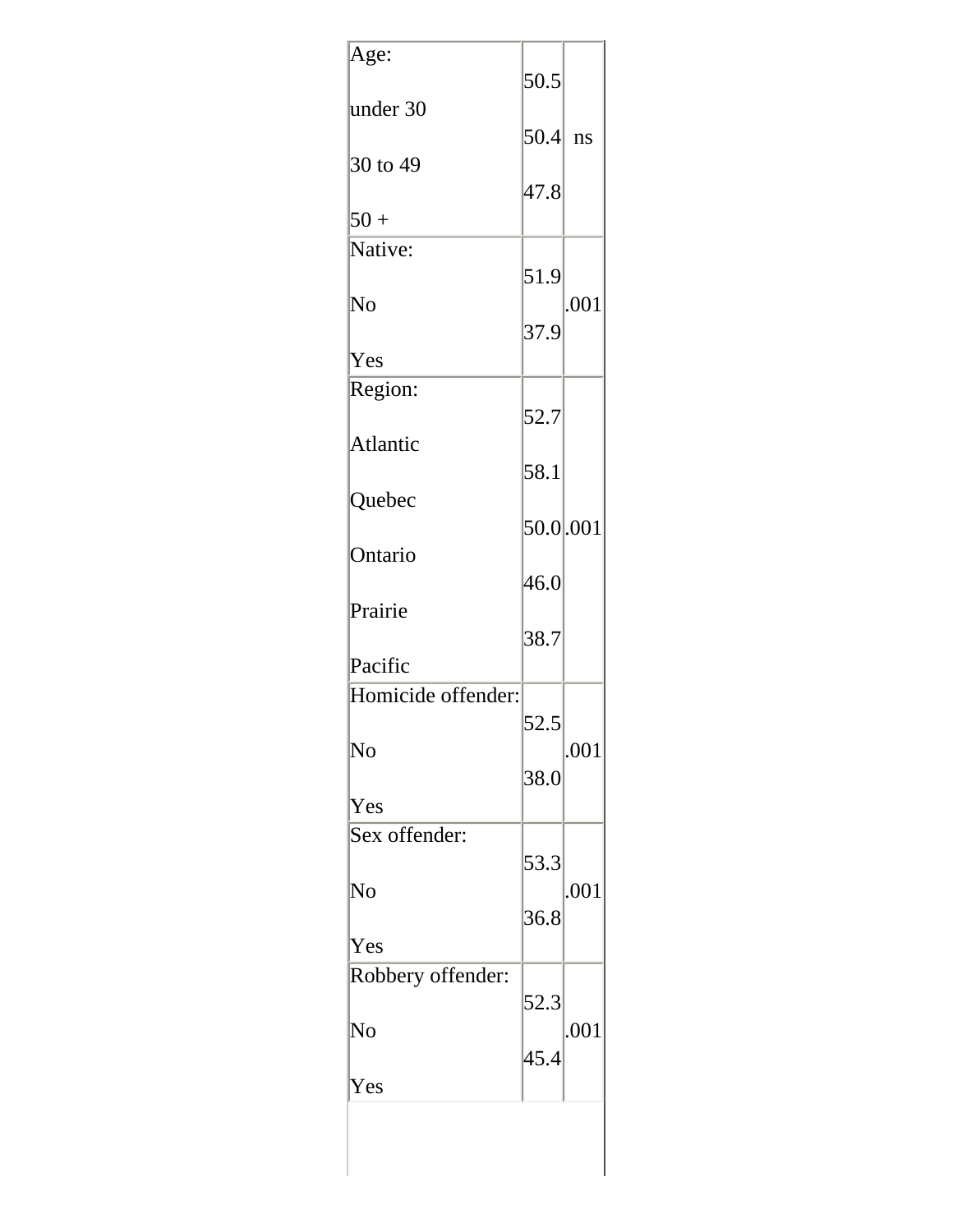| Drug offender: |      |      |
|----------------|------|------|
|                | 47.3 |      |
| No             |      | .001 |
|                | 58.5 |      |
| <b>Yes</b>     |      |      |

A look at Table 7b reveals that among offenders who had an ETA and later been granted a discretionary release, the purpose was most likely for family contact or social reasons.

## **Table 7b.**

#### **Percentage Distribution of Discretionary Releases: Purpose for ETAs (2,975 offenders)**

| <b>Purpose</b>         | $\frac{0}{0}$ | p< |
|------------------------|---------------|----|
| Administrative         | 46.6 001      |    |
| Community service 46.8 |               |    |
| Compassionate          | 31.5          |    |
| Family                 | 58.1          |    |
| Parental               | 50.0          |    |
| Personal               | 50.8          |    |
| Social                 | 58.9          |    |

We can see from Table 8a that among offenders who had UTAs there were no significant differences with respect to gender, age, being Native or location in relation to later having been granted a discretionary release. Only sex offenders and robbery offenders were less likely to have been granted a discretionary release.

## **Table 8a.**

#### **Percentage Distribution of Discretionary Releases: Case Characteristics for UTAs (1,002 offenders)**

| <b>Characteristic</b> | $\frac{0}{0}$ |    |
|-----------------------|---------------|----|
| Gender:               |               |    |
|                       | 66.0          |    |
| lmale                 |               | ns |
|                       | 72.0          |    |
| lfemale               |               |    |
|                       |               |    |
|                       |               |    |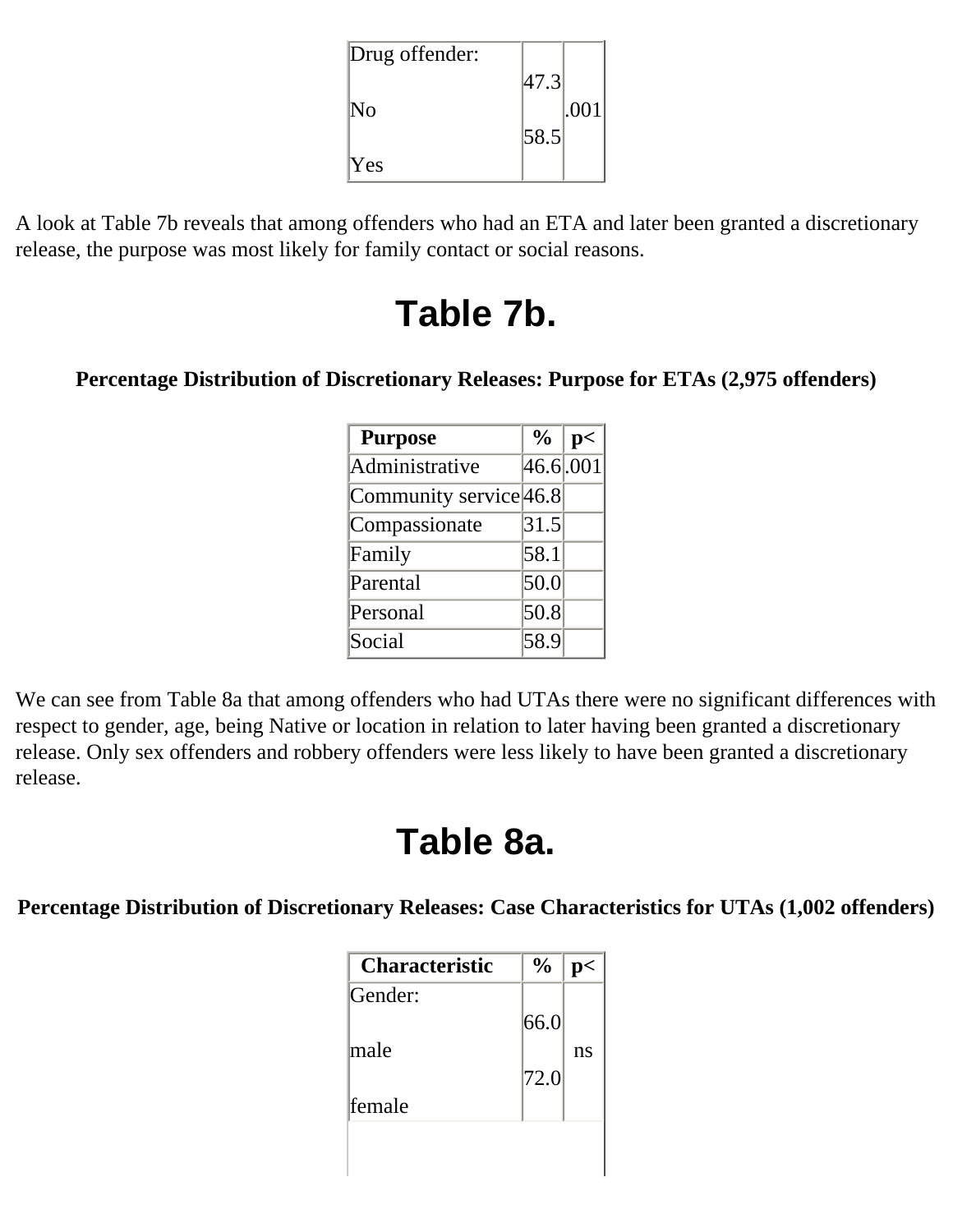| Age:               | 67.2      |      |
|--------------------|-----------|------|
| under 30           |           |      |
| 30 to 49           | $64.8$ ns |      |
|                    | 72.2      |      |
| $50 +$             |           |      |
| Native:            | 67.0      |      |
| No                 |           | ns   |
| Yes                | 55.6      |      |
|                    |           |      |
| Region:            | 62.5      |      |
| Atlantic           |           |      |
| Quebec             | 69.1      |      |
|                    | $65.4$ ns |      |
| Ontario            | 70.1      |      |
| Prairie            |           |      |
|                    | 62.6      |      |
| Pacific            |           |      |
| Homicide offender: | 63.8      |      |
| No                 |           | ns   |
|                    | 78.1      |      |
| Yes                |           |      |
| Sex offender:      | 67.8      |      |
| No                 |           | .002 |
|                    | 53.2      |      |
| Yes                |           |      |
| Robbery offender:  | 69.1      |      |
| No                 |           | .002 |
|                    | 58.8      |      |
| Yes                |           |      |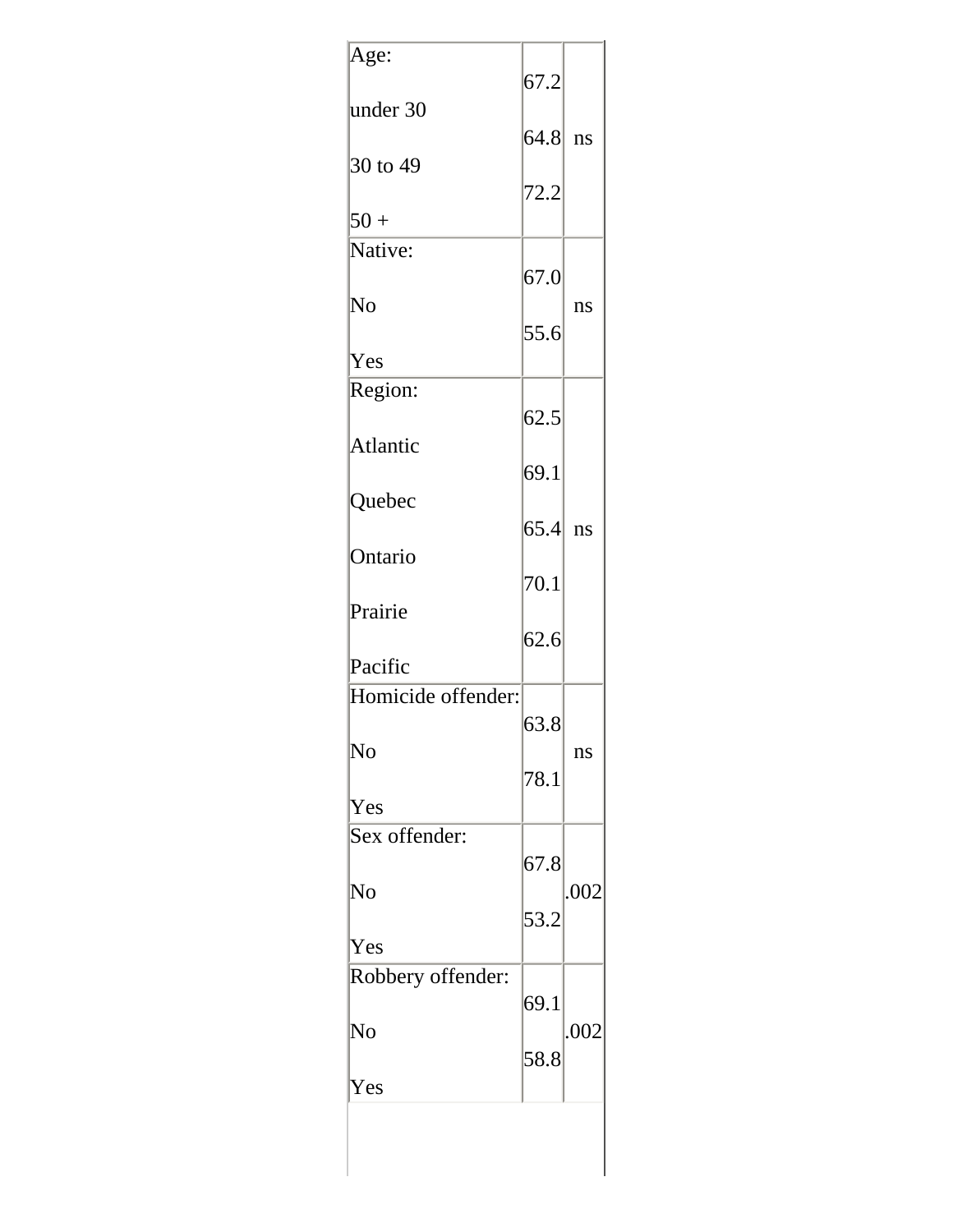| Drug offender: |      |    |
|----------------|------|----|
|                | 65.3 |    |
| No             |      | ns |
|                | 68.3 |    |
| <b>Yes</b>     |      |    |

By viewing Table 8b, we see that among offenders who had an UTA and later been granted a discretionary release there were no significant differences with respect to purposes for the UTA.

### **Table 8b.**

#### **Percentage Distribution of Discretionary Releases: Purpose for UTAs (1,002 offenders)**

| <b>Purpose</b>         | $\%$ p<   |  |
|------------------------|-----------|--|
| Administrative         | $69.2$ ns |  |
| Community service 69.8 |           |  |
| Compassionate          | 47.4      |  |
| Family                 | 67.0      |  |
| Parental               | 66.7      |  |
| Personal               | 61.0      |  |
| Social                 | 68.1      |  |

Among offenders who had both an ETA and UTA during 1993/94 (Table 9a), we see that there were no significant differences for gender, age, being Native or location in the number who had been granted a discretionary release. We did find, however, that homicide offenders and sex offenders who had both ETAs and UTAs were significantly less likely to have been granted a discretionary release relative to their counterparts.

## **Table 9a.**

### **Percentage Distribution of Discretionary Releases: Case Characteristics for ETA and UTA (587 offenders)**

| <b>Characteristic</b> | $\frac{0}{0}$ | n< |
|-----------------------|---------------|----|
| Gender:               |               |    |
|                       | 64.8          |    |
| lmale                 |               | ns |
|                       | 81.0          |    |
| lfemale               |               |    |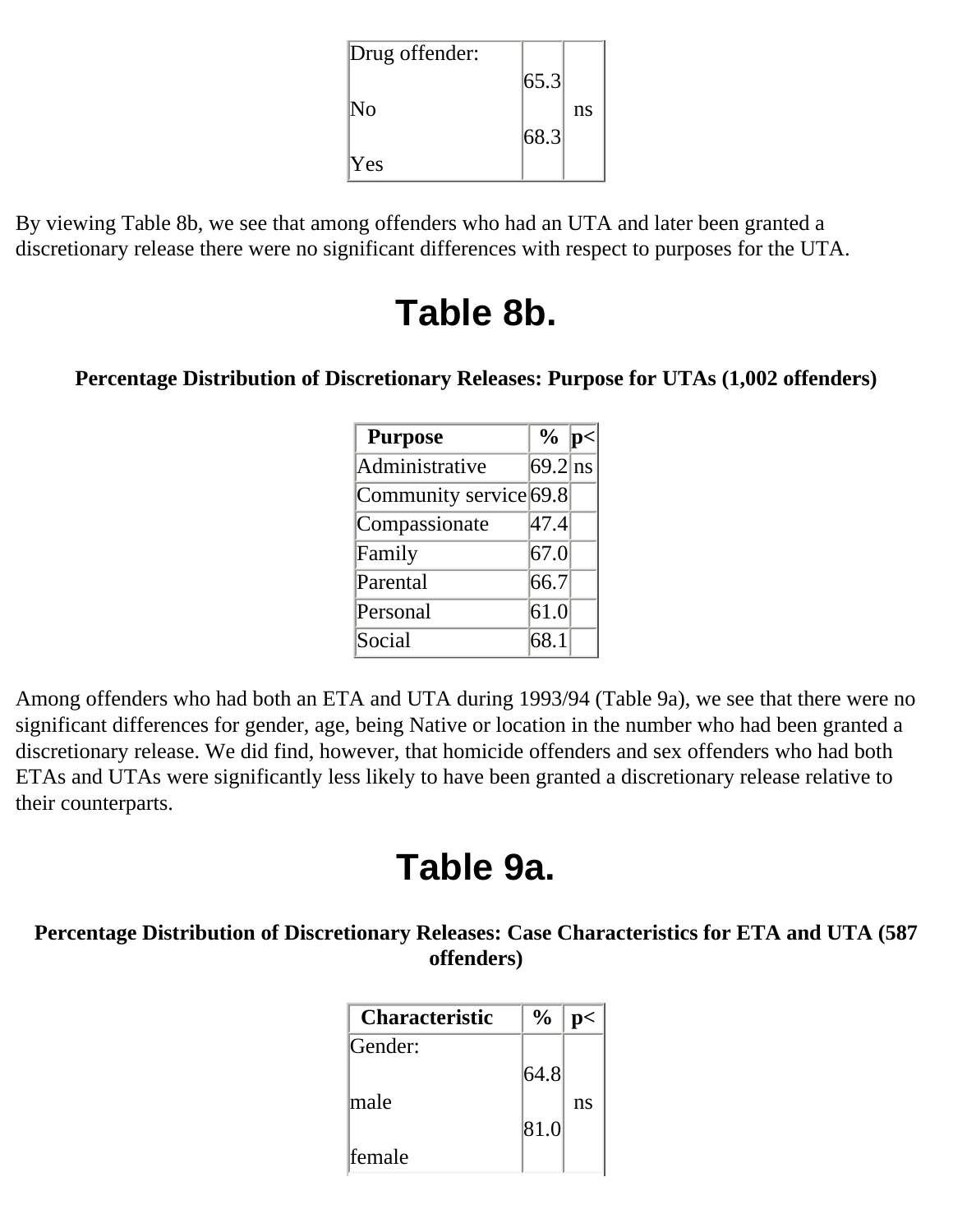| Age:               | 65.4      |      |
|--------------------|-----------|------|
| under 30           |           |      |
| 30 to 49           | $64.6$ ns |      |
| $50 +$             | 70.2      |      |
| Native:            |           |      |
|                    | 66.5      |      |
| No                 | 53.9      | ns   |
| Yes                |           |      |
| Region:            |           |      |
|                    | 53.2      |      |
| Atlantic           |           |      |
|                    | 70.8      |      |
| Quebec             |           |      |
| Ontario            | 66.5      | ns   |
|                    | 64.4      |      |
| Prairie            |           |      |
|                    | 58.9      |      |
| Pacific            |           |      |
| Homicide offender: |           |      |
|                    | 62.6      |      |
| No                 |           | .004 |
| Yes                | 77.3      |      |
| Sex offender:      |           |      |
|                    | 67.8      |      |
| No                 |           | .001 |
|                    | 47.9      |      |
| Yes                |           |      |
| Robbery offender:  |           |      |
| No                 | 68.0      |      |
|                    | 57.9      | ns   |
| Yes                |           |      |
|                    |           |      |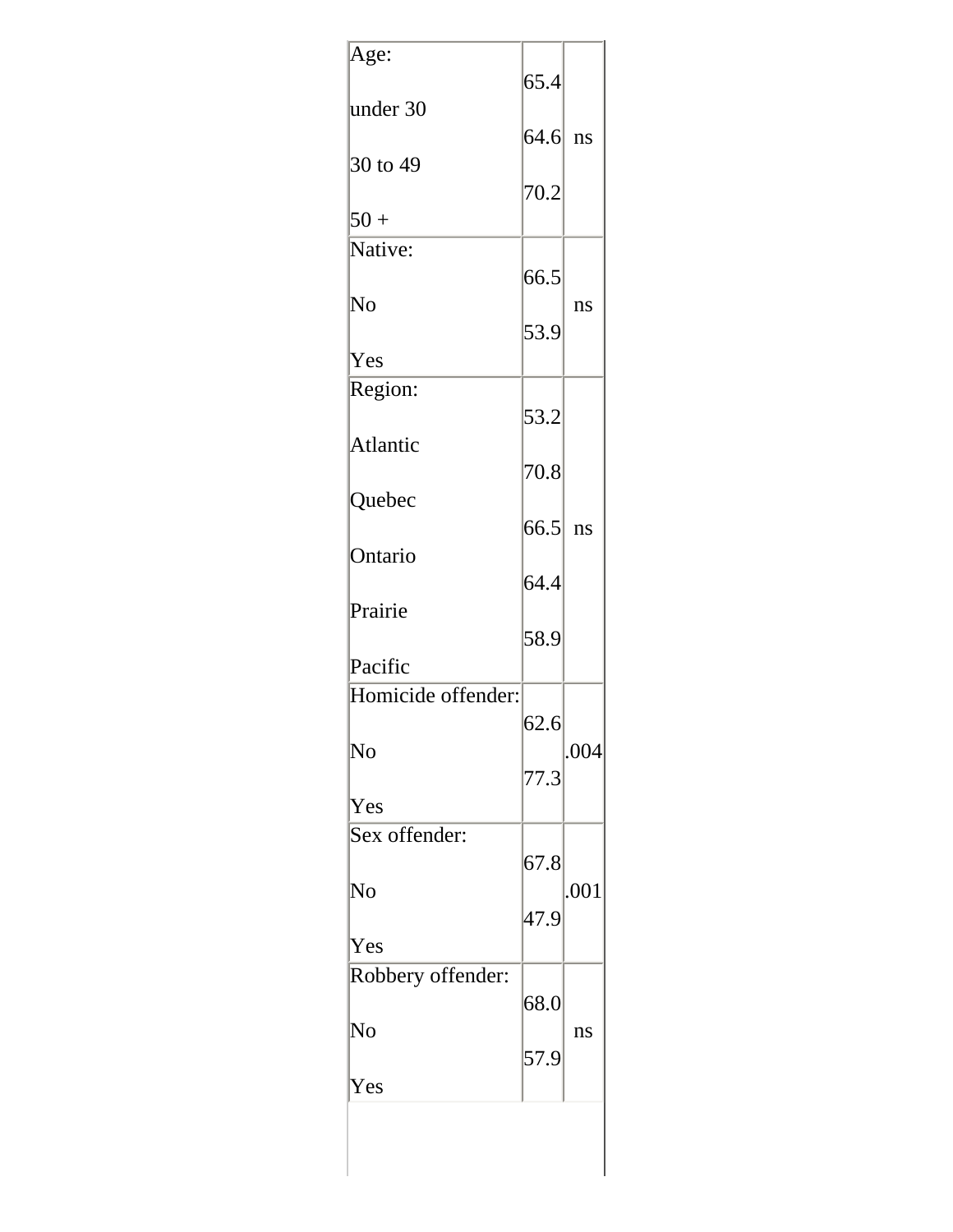| Drug offender: |      |    |
|----------------|------|----|
|                | 64.0 |    |
| $\mathbb{N}_0$ |      | ns |
|                | 69.2 |    |
| <b>Yes</b>     |      |    |

Table 9b, shows that among offenders who had both an ETA and UTA and later been granted a discretionary release there were no significant differences with respect to purpose.

## **Table 9b.**

### **Percentage Distribution of Discretionary Releases: Purpose for ETA and UTA (587 offenders)**

| <b>Purpose</b>                      | $\%$ p<   |  |
|-------------------------------------|-----------|--|
| Administrative                      | $65.6$ ns |  |
| Community service <sup>[70.0]</sup> |           |  |
| Compassionate                       | 62.5      |  |
| Family                              | 69.3      |  |
| Parental                            | 50.0      |  |
| Personal                            | 59.4      |  |
| Social                              | 61.5      |  |

For offenders who had an ETA and no UTA, Table 10a shows there were no significant differences with respect to gender or age in relation to the number who had been granted a discretionary release. We note that among offenders who had an ETA but no UTA, Native offenders, those in the Pacific region, homicide offenders and sex offenders were significantly less likely to be granted a discretionary release than their respective counterparts. On the other hand, drug offenders who had an ETA but no UTA were significantly more likely than non-drug offenders to have been granted a discretionary release.

## **Table 10a.**

**Percentage Distribution of Discretionary Releases: Case Characteristics for ETA and no UTA (2,387 offenders)** 

| <b>Characteristic</b> | $\%$   p< |
|-----------------------|-----------|
|                       |           |
|                       |           |
|                       |           |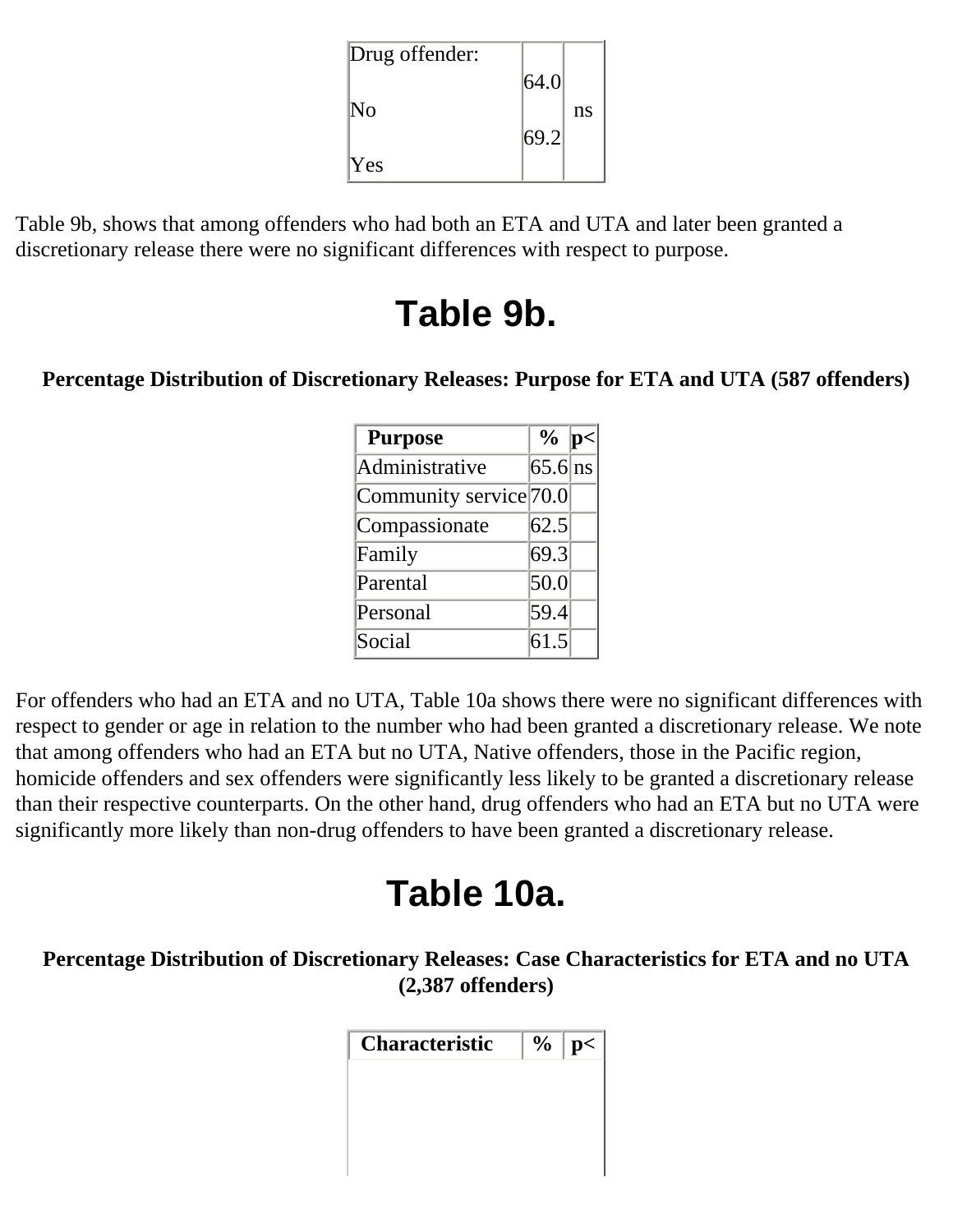| Gender:                       | 46.2               |      |
|-------------------------------|--------------------|------|
| male                          |                    | ns   |
| female                        | 52.3               |      |
|                               |                    |      |
| Age:                          | $\vert 47.8 \vert$ |      |
| under 30                      |                    |      |
| 30 to 49                      | 46.6 ns            |      |
|                               | 42.6               |      |
| $50+$                         |                    |      |
| Native:                       |                    |      |
| $\rm No$                      | 48.1               | .001 |
|                               | 36.0               |      |
| Yes                           |                    |      |
| Region:                       |                    |      |
| Atlantic                      | 52.6               |      |
|                               | 54.7               |      |
| Quebec                        |                    |      |
| Ontario                       | 42.9.001           |      |
|                               | 43.7               |      |
| Prairie                       |                    |      |
|                               | 34.5               |      |
| Pacific<br>Homicide offender: |                    |      |
|                               | 50.2               |      |
| $\rm No$                      |                    | .001 |
| Yes                           | 26.9               |      |
| Sex offender:                 |                    |      |
|                               | 49.3               |      |
| No                            |                    | .001 |
| Yes                           | 35.3               |      |
|                               |                    |      |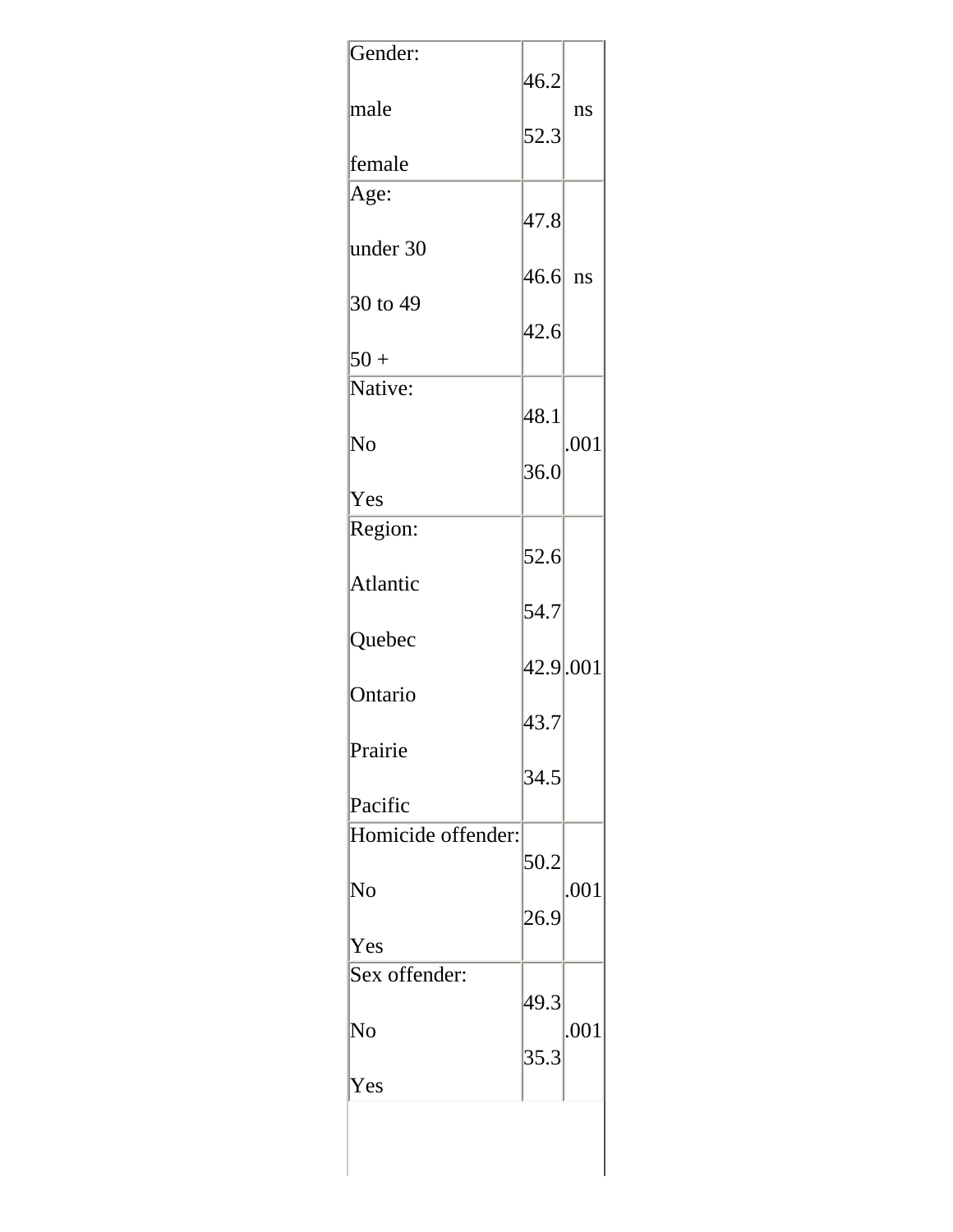| Robbery offender: |      |      |
|-------------------|------|------|
|                   | 48.0 |      |
| $\rm No$          |      | ns   |
|                   | 43.0 |      |
| Yes               |      |      |
| Drug offender:    |      |      |
|                   | 43.3 |      |
| No                |      | .001 |
|                   | 55.7 |      |
| Yes               |      |      |

Table 10b shows that among offenders who had an ETA but no UTA during 1993/94 and subsequently a discretionary release, the purpose of the ETA was most likely for social contact reasons.

## **Table 10b.**

**Percentage Distribution of Discretionary Releases: Purpose for ETA and No UTA (2,387 offenders)** 

| <b>Purpose</b>         | $\frac{6}{10}$ | p<        |
|------------------------|----------------|-----------|
| Administrative         |                | 43.1 .001 |
| Community service 43.5 |                |           |
| Compassionate          | 30.8           |           |
| Family                 | 51.1           |           |
| Parental               | 50.0           |           |
| Personal               | 48.7           |           |
| Social                 | 58.3           |           |

We also examined offenders who had an UTA and no ETA (see Table 11a). As Table 11a shows, there were no significant differences with respect to gender, age, being Native, or regional location in relation to the number who had been granted a discretionary release. Only were sex offenders who had an UTA but no ETA significantly less likely than non-sex offenders to be granted a discretionary release.

# **Table 11a.**

### **Percentage Distribution of Discretionary Releases: Case Characteristics for UTA and no ETA (416 offenders)**

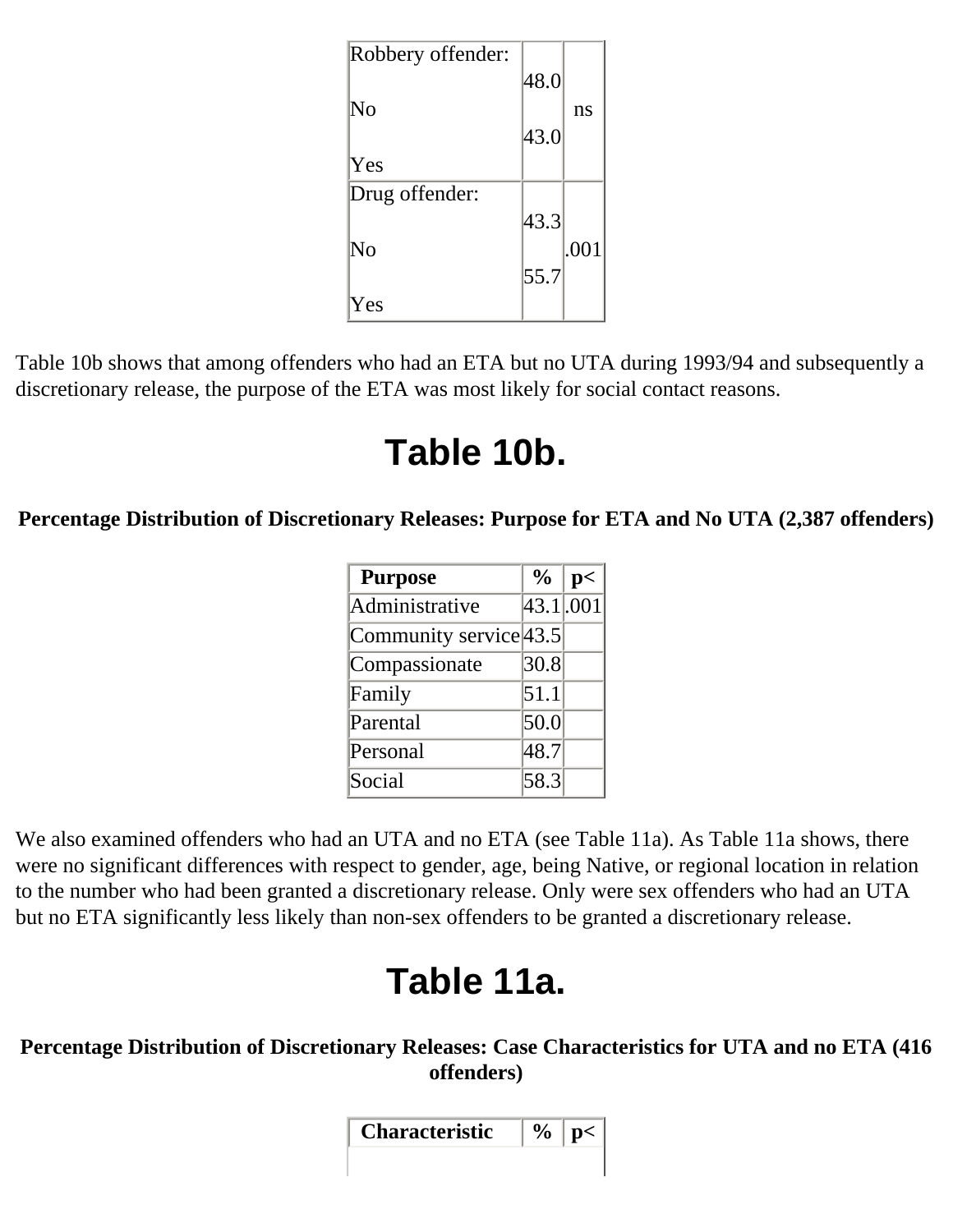| Gender:            | 67.7      |      |
|--------------------|-----------|------|
| male               | 25.0      | ns   |
| lfemale            |           |      |
| Age:               |           |      |
| under 30           | 68.7      |      |
|                    | $65.2$ ns |      |
| 30 to 49           |           |      |
| $50+$              | 75.6      |      |
| Native:            |           |      |
|                    | 67.6      |      |
| $\rm No$           | 60.0      | ns   |
| Yes                |           |      |
| Region:            |           |      |
|                    | 73.2      |      |
| Atlantic           |           |      |
| Quebec             | 66.4      |      |
|                    | $64.0$ ns |      |
| Ontario            |           |      |
| Prairie            | 78.1      |      |
|                    | 72.3      |      |
| Pacific            |           |      |
| Homicide offender: |           |      |
|                    | 65.5      |      |
| No                 | 79.6      | ns   |
| Yes                |           |      |
| Sex offender:      |           |      |
|                    | 67.8      |      |
| No                 | 62.5      | .002 |
| Yes                |           |      |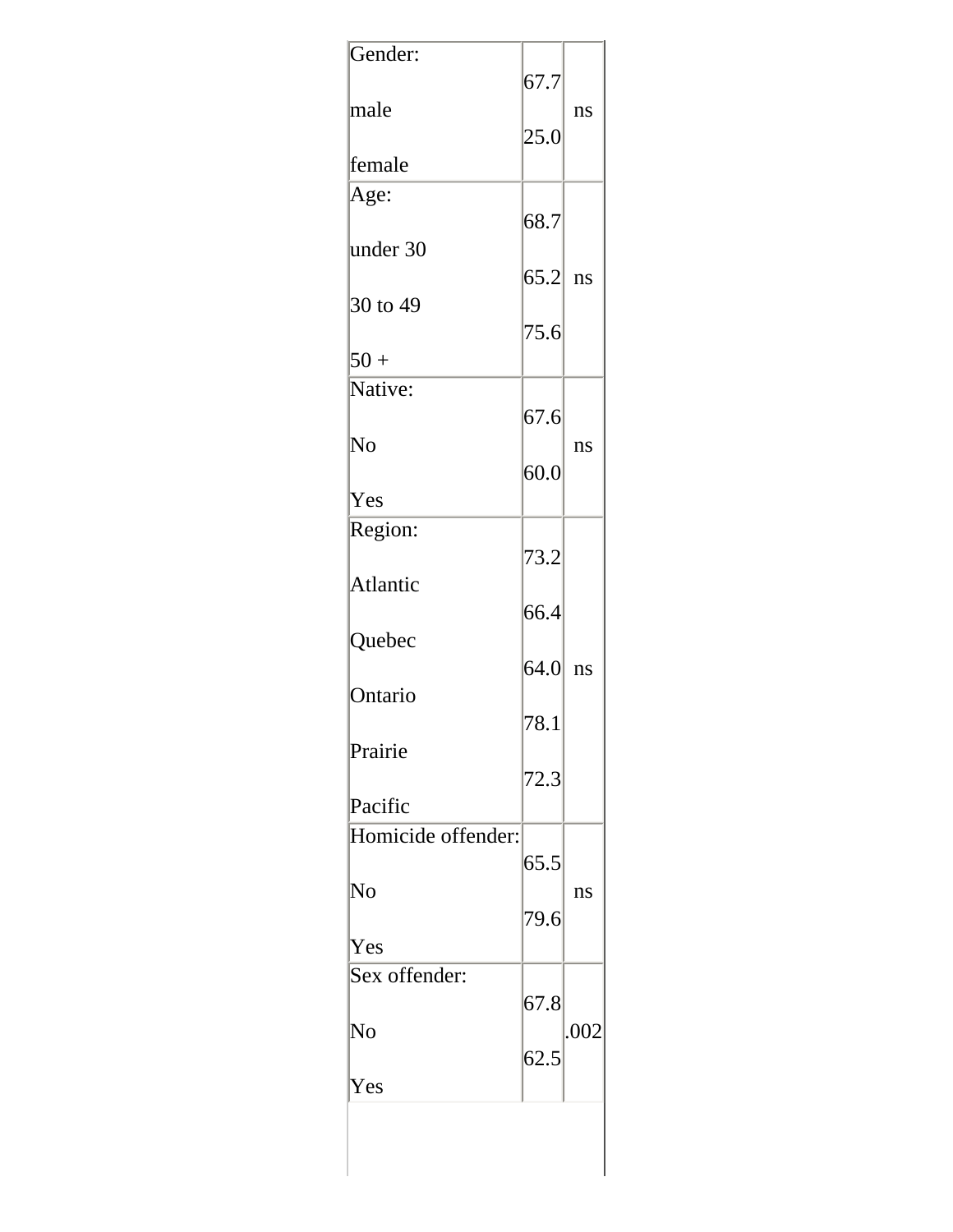| Robbery offender: |      |    |
|-------------------|------|----|
|                   | 70.8 |    |
| No                |      | ns |
|                   | 59.9 |    |
| Yes               |      |    |
| Drug offender:    |      |    |
|                   | 67.4 |    |
| $\rm No$          |      | ns |
|                   | 67.2 |    |
| Yes               |      |    |

Among offenders who had an ETA but no UTA during 1993/94 and subsequently a discretionary release (see Table 11b), there were no significant differences across purpose of ETA.

## **Table 11b.**

**Percentage Distribution of Discretionary Releases: Purpose for UTA and No ETA (416 offenders)** 

| <b>Purpose</b>         | $\frac{6}{9}$ | D. |
|------------------------|---------------|----|
| Administrative         | 76.7          | ns |
| Community service 66.7 |               |    |
| Compassionate          | 36.4          |    |
| Family                 | 64.8          |    |
| Parental               | 100.0         |    |
| Personal               | 69.2          |    |
| Social                 | 76.0          |    |

### <span id="page-28-0"></span>**Return to Federal Custody**

We sought to uncover whether or not there were any significant differences among selected case characteristics for the various categorizations of TA participation, in relation to whether or not the offender had been returned to federal custody during the post-release follow-up period.

Among offenders who had ETAs and subsequently returned to federal custody (see Table 12a), we found offenders who were older (50 years or more), in the Pacific region or homicide offenders were significantly more likely to have been returned to federal custody than their respective counterparts. In contrast, drug offenders who had an ETA were significantly more likely than non-drug offenders to have been returned to federal custody.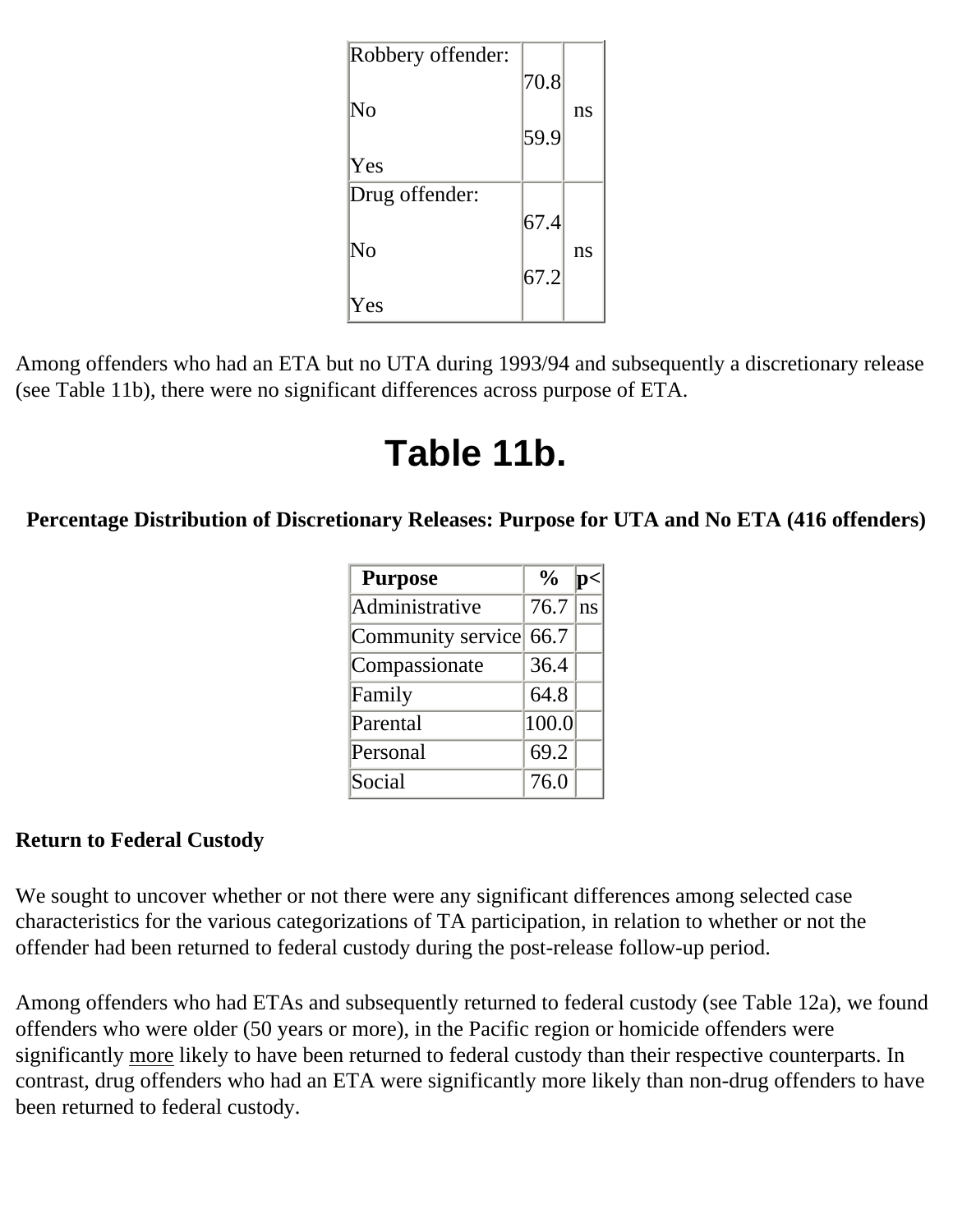### **Table 12a.**

### **Percentage Distribution of Returns to Federal Custody: Case Characteristics for ETAs (2,975 offenders)**

| Characteristic     | $\frac{1}{2}$ | p<   |
|--------------------|---------------|------|
| Gender:            |               |      |
| male               | 20.7          | ns   |
| female             | 24.3          |      |
| Age:               |               |      |
| under 30           | 17.6          |      |
|                    | $21.3$ .02    |      |
| 30 to 49           | 24.4          |      |
| $50+$              |               |      |
| Native:            |               |      |
|                    | 20.8          |      |
| No                 | 22.4          | ns   |
| Yes                |               |      |
| Region:            |               |      |
|                    | 19.1          |      |
| Atlantic           | 17.7          |      |
| Quebec             |               |      |
|                    | 21.1.001      |      |
| Ontario            |               |      |
|                    | 20.6          |      |
| Prairie            |               |      |
| Pacific            | 27.0          |      |
| Homicide offender: |               |      |
|                    | 14.4          |      |
| No                 |               | .001 |
|                    | 52.7          |      |
| Yes                |               |      |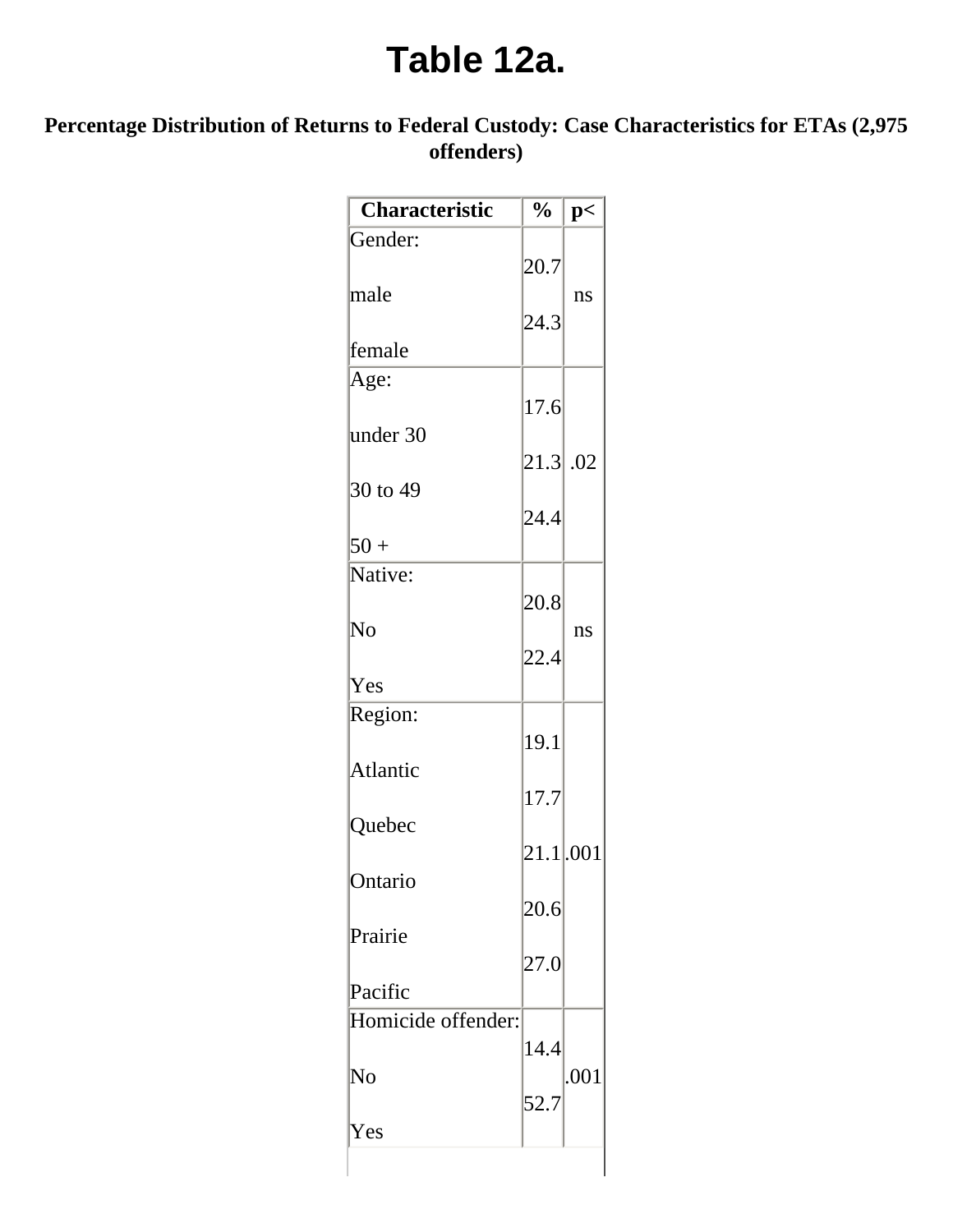| Sex offender:     |      |      |
|-------------------|------|------|
|                   | 21.2 |      |
| $\rm No$          | 19.2 | ns   |
| Yes               |      |      |
| Robbery offender: |      |      |
|                   | 20.9 |      |
| $\rm No$          |      | ns   |
|                   | 20.7 |      |
| Yes               |      |      |
| Drug offender:    |      |      |
|                   | 23.0 |      |
| No                |      | .001 |
|                   | 14.4 |      |
| Yes               |      |      |

When examining offenders who had an ETA during 1993/94 and subsequently a return to federal custody (see Table 12b), the ETA was most likely for compassionate reasons.

### **Table 12b.**

#### **Percentage Distribution Returns to Federal Custody: Purpose for ETAs (2,975 offenders)**

| <b>Purpose</b>         | $\frac{0}{0}$ | p<        |
|------------------------|---------------|-----------|
| Administrative         |               | 23.2 .001 |
| Community service 18.0 |               |           |
| Compassionate          | 35.1          |           |
| Family                 | 18.5          |           |
| Parental               | 18.8          |           |
| Personal               | 22.9          |           |
| Social                 | 9.5           |           |

As Table 13a shows, among offenders who had UTAs there were no significant differences with respect to gender, age, being Native, being a sex offender, being a robbery offender or being a drug offender in relation to later having been returned to federal custody. Only those offenders who had UTAs in the Pacific region and homicide offenders were more likely to have been returned to federal custody.

## **Table 13a.**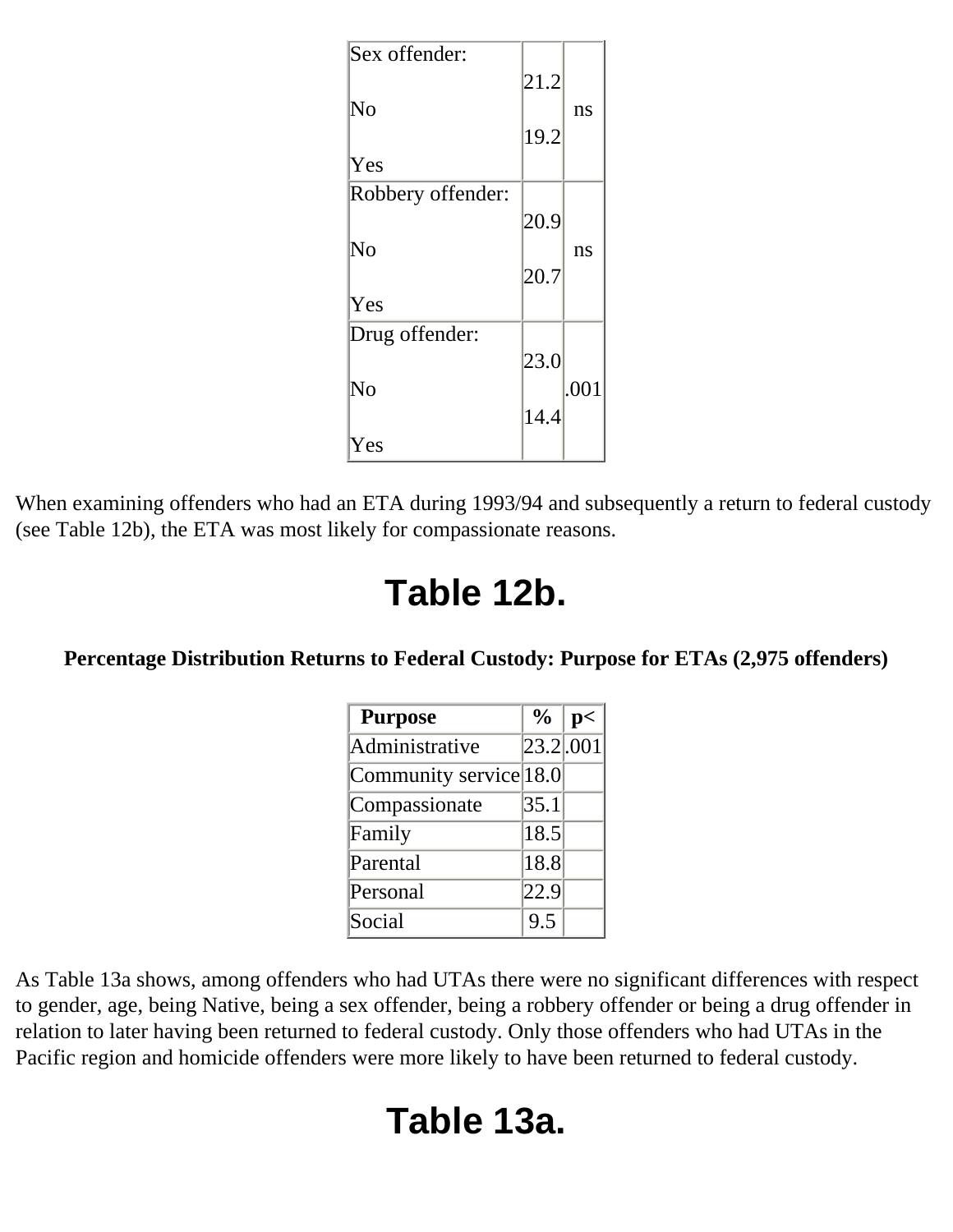### **Percentage Distribution of Federal Returns to Custody: Case Characteristics for UTAs (1,002 offenders)**

| <b>Characteristic</b> | $\frac{0}{0}$ | p<   |
|-----------------------|---------------|------|
| Gender:               |               |      |
|                       | 7.5           |      |
| male                  |               | ns   |
|                       | 12.0          |      |
| lfemale               |               |      |
| Age:                  |               |      |
|                       | 5.0           |      |
| under 30              |               |      |
|                       | 8.7           | ns   |
| 30 to 49              | 6.5           |      |
| $50+$                 |               |      |
| Native:               |               |      |
|                       | 7.7           |      |
| No                    |               | ns   |
|                       | 7.4           |      |
| Yes                   |               |      |
| Region:               |               |      |
|                       | 12.5          |      |
| Atlantic              |               |      |
|                       | 6.5           |      |
| Quebec                |               |      |
|                       | 5.1           | .004 |
| Ontario               |               |      |
|                       | 10.4          |      |
| Prairie               | 13.8          |      |
| Pacific               |               |      |
| Homicide offender:    |               |      |
|                       | 5.7           |      |
| No                    |               | .001 |
|                       | 17.1          |      |
| Yes                   |               |      |
|                       |               |      |
|                       |               |      |
|                       |               |      |
|                       |               |      |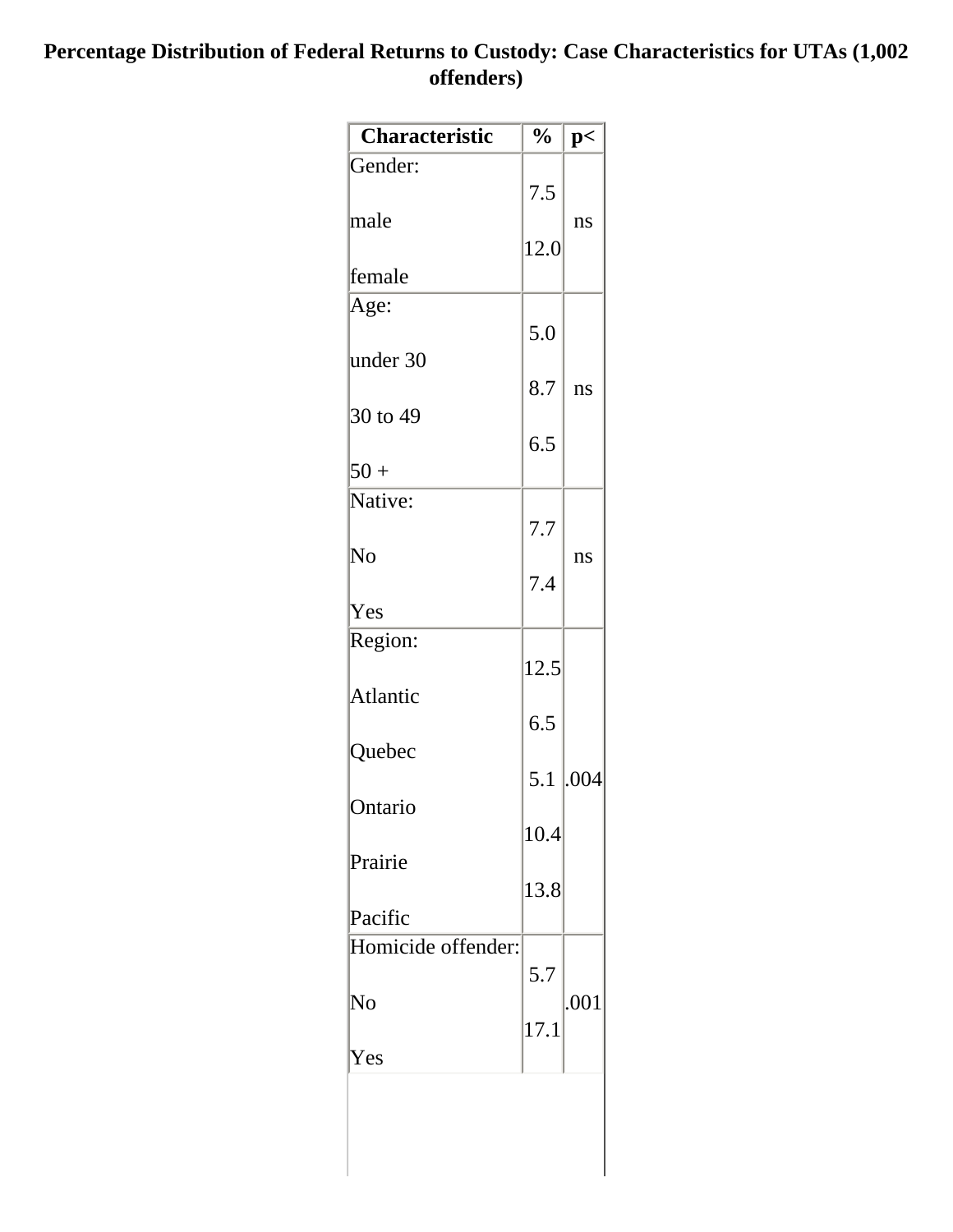| Sex offender:     | 7.6 |    |
|-------------------|-----|----|
| $\rm No$          | 7.2 | ns |
| Yes               |     |    |
| Robbery offender: |     |    |
|                   | 7.9 |    |
| No                |     | ns |
|                   | 6.7 |    |
| Yes               |     |    |
| Drug offender:    |     |    |
|                   | 8.3 |    |
| No                |     | ns |
|                   | 5.7 |    |
| Yes               |     |    |

In Table 13b, we show that among offenders who had an UTA during 1993/94 and a subsequent return to federal custody there were no significant differences in the purposes of the UTA.

### **Table 13b.**

### **Percentage Distribution of Federal Returns to Custody: Purpose for UTAs (1,002 offenders)**

| <b>Purpose</b>        | $\%$ p<         |  |
|-----------------------|-----------------|--|
| Administrative        | $9.9 \text{ns}$ |  |
| Community service 9.3 |                 |  |
| Compassionate         | 0.0             |  |
| Family                | 17.7            |  |
| Parental              | 0.0             |  |
| Personal              | 8.8             |  |
| Social                | 5.4             |  |

For offenders who had both an ETA and UTA during 1993/94 and subsequently returned to federal custody (see Table 13a), there were no significant differences for gender, age, being Native, being a sex/robbery/drug offender in the number who had been returned to federal custody. We did find, however, that offenders in the Pacific region who had both ETAs and UTAs were significantly more likely to have been returned to federal custody relative to their counterparts.

## **Table 14a.**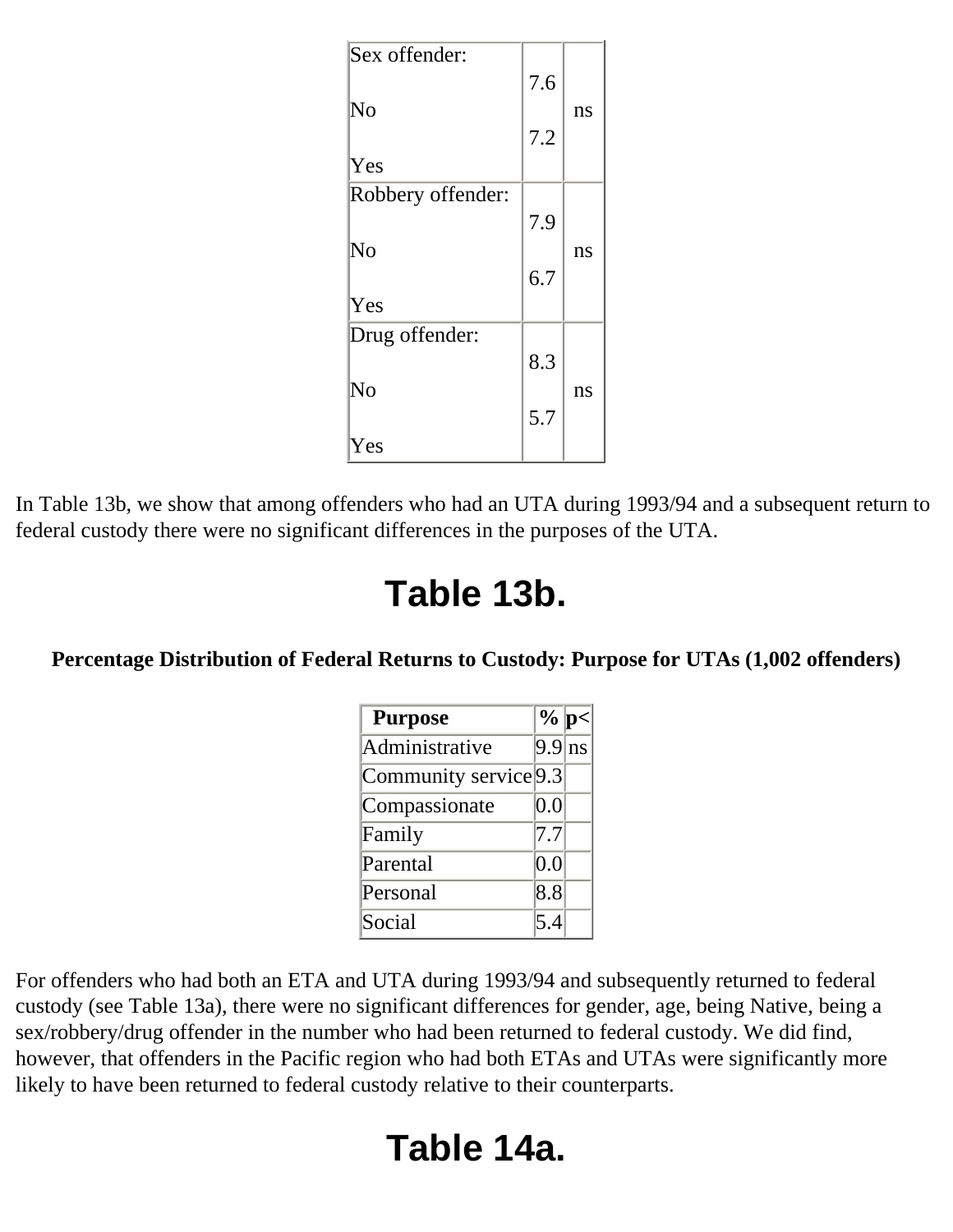#### **Percentage Distribution of Federal Returns to Custody: Case Characteristics for ETA and UTA (587 offenders)**

| Characteristic     | $\frac{1}{2}$ | p<   |
|--------------------|---------------|------|
| Gender:            |               |      |
|                    | 8.9           |      |
| male               |               | ns   |
|                    | 9.5           |      |
| female             |               |      |
| Age:               |               |      |
|                    | 6.5           |      |
| under 30           |               |      |
|                    | 9.7           | ns   |
| 30 to 49           |               |      |
|                    | 7.5           |      |
| $50 +$             |               |      |
| Native:            |               |      |
|                    | 9.1           |      |
| No                 |               | ns   |
|                    | 7.7           |      |
| Yes                |               |      |
| Region:            |               |      |
|                    | 14.9          |      |
| Atlantic           |               |      |
|                    | 7.0           |      |
| Quebec             |               |      |
|                    | 5.6           | .05  |
| Ontario            |               |      |
|                    | 11.1          |      |
| Prairie            |               |      |
|                    | 16.7          |      |
| Pacific            |               |      |
| Homicide offender: |               |      |
|                    | 6.9           |      |
| No                 |               | .001 |
|                    | 17.3          |      |
| Yes                |               |      |
|                    |               |      |
|                    |               |      |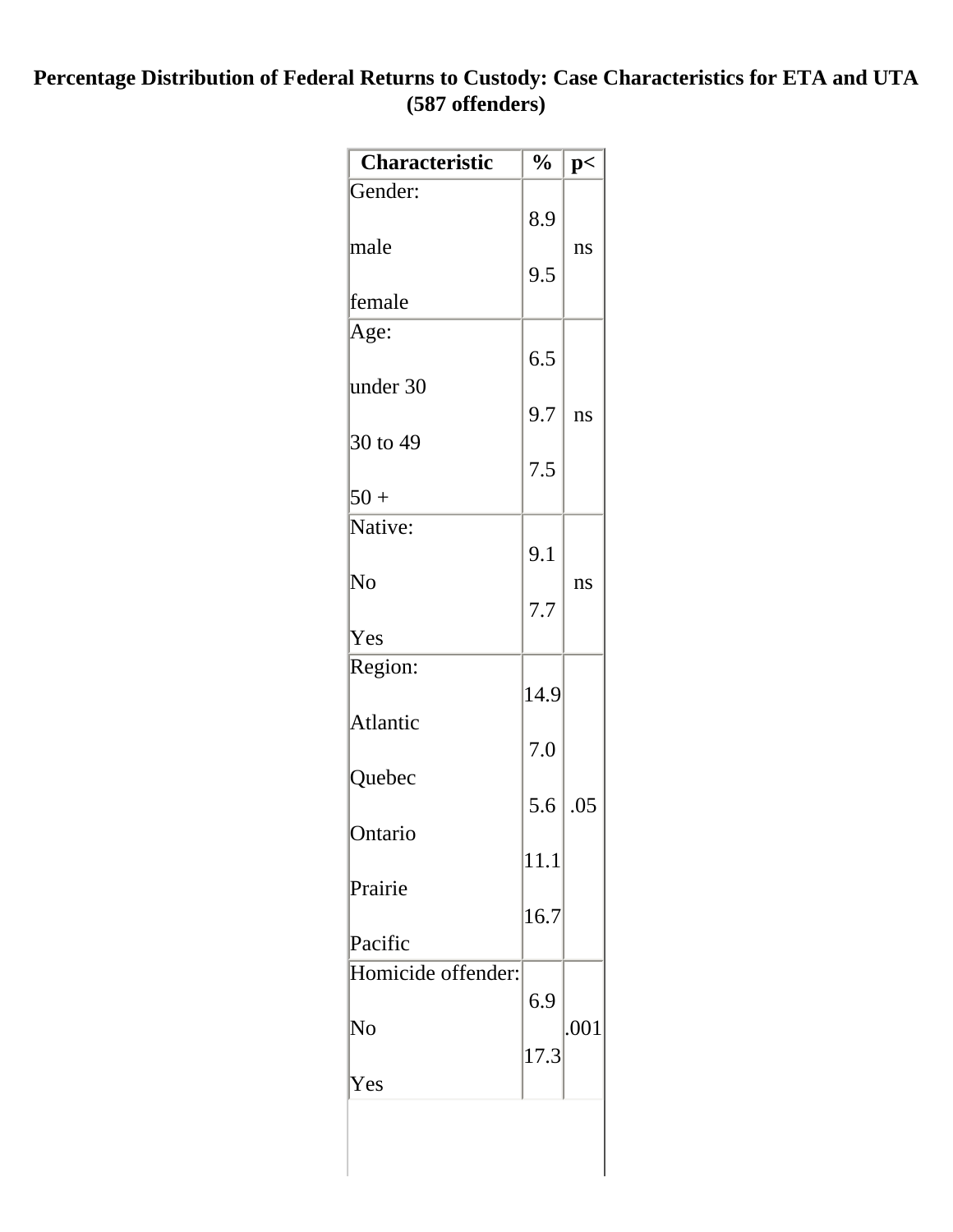| Sex offender:     | 8.9 |    |
|-------------------|-----|----|
| No                | 8.5 | ns |
| Yes               |     |    |
| Robbery offender: |     |    |
|                   | 9.2 |    |
| $\rm No$          |     | ns |
|                   | 7.9 |    |
| Yes               |     |    |
| Drug offender:    |     |    |
|                   | 9.3 |    |
| No                |     | ns |
|                   | 7.7 |    |
| Yes               |     |    |

Among offenders who had an ETA and UTA during 1993/94 and subsequently a return to federal custody, there were no significant differences in the purposes of the ETA and UTA.

### **Table 14b.**

**Percentage Distribution of Federal Returns to Custody: Purpose for ETA and UTA (587 offenders)** 

| <b>Purpose</b>         | $\frac{0}{0}$ | $ {\bf p}$ |
|------------------------|---------------|------------|
| Administrative         | 9.8           | ns         |
| Community service 10.0 |               |            |
| Compassionate          | 0.0           |            |
| Family                 | 10.4          |            |
| Parental               | 0.0           |            |
| Personal               | 9.8           |            |
| Social                 | 3.3           |            |

When we examined offenders who had an ETA and no UTA as well as returned to federal custody (see Table 15a) some interesting patterns emerge. As Table 15a shows, there were no significant differences with respect to gender, being Native, being a sex offender or being a robbery offender in relation to the number who had been returned to federal custody. We note that among offenders who had an ETA but no UTA, older offenders (50 years or more), those in the Pacific region, and homicide offenders were significantly more likely to be returned to federal custody. On the other hand, drug offenders who had an ETA but no UTA were significantly less likely than non-drug offenders to have been returned to federal custody.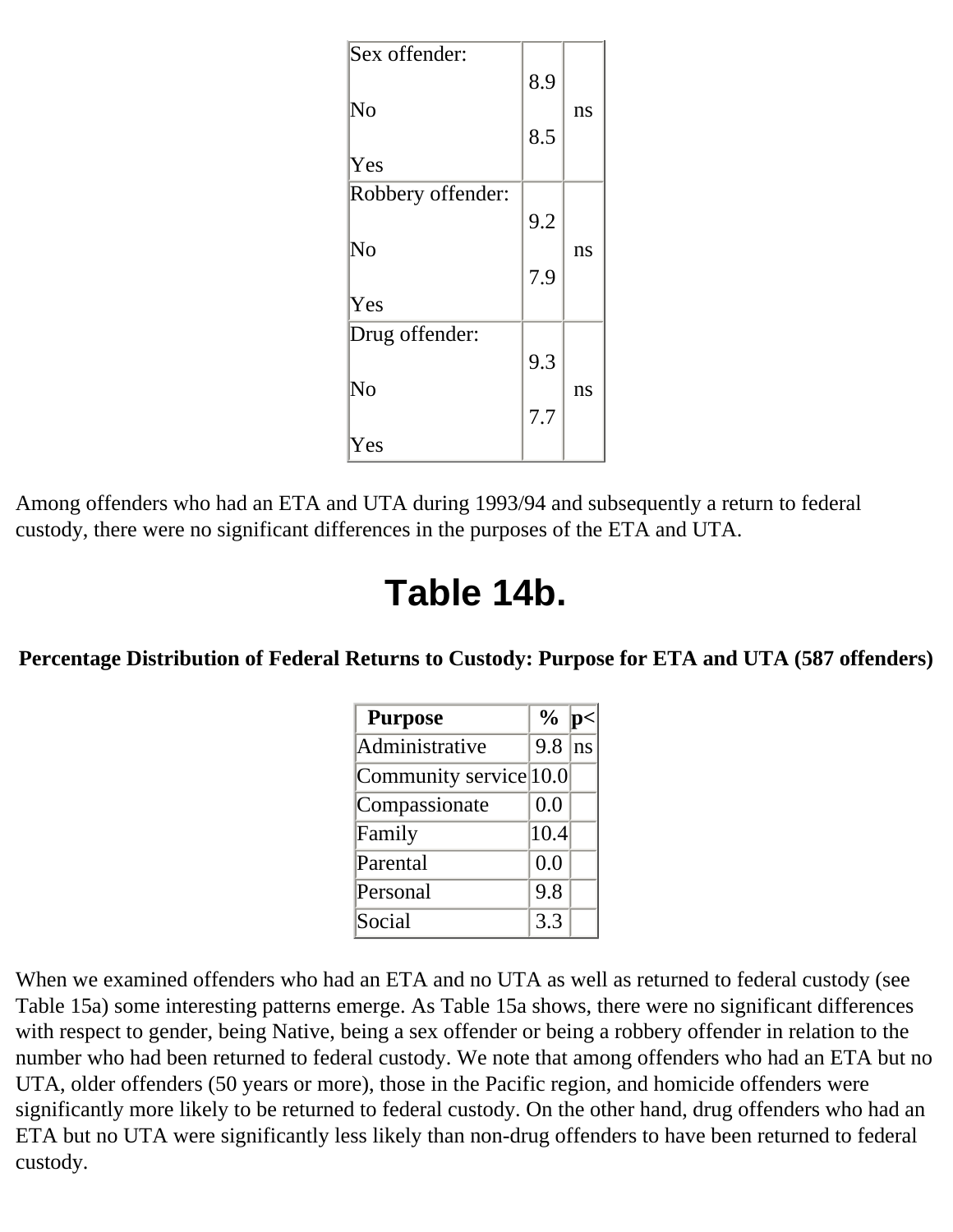### **Table 15a.**

### **Percentage Distribution of Federal Returns to Custody: Case Characteristics for ETA and no UTA (2,387 offenders)**

| <b>Characteristic</b> | $\frac{0}{0}$ | p< |
|-----------------------|---------------|----|
| Gender:               |               |    |
|                       | 23.6          |    |
| male                  |               | ns |
| lfemale               | 27.9          |    |
|                       |               |    |
| Age:                  | 19.6          |    |
| under 30              |               |    |
|                       | 24.5 .009     |    |
| 30 to 49              |               |    |
|                       | 28.4          |    |
| $50 +$                |               |    |
| Native:               |               |    |
|                       | 23.9          |    |
| $\rm No$              | 24.1          | ns |
| Yes                   |               |    |
| Region:               |               |    |
|                       | 19.7          |    |
| Atlantic              |               |    |
|                       | 20.5          |    |
| Quebec                |               |    |
|                       | 27.7.001      |    |
| Ontario               |               |    |
|                       | 21.8          |    |
| Prairie               |               |    |
| Pacific               | 29.1          |    |
|                       |               |    |
|                       |               |    |
|                       |               |    |
|                       |               |    |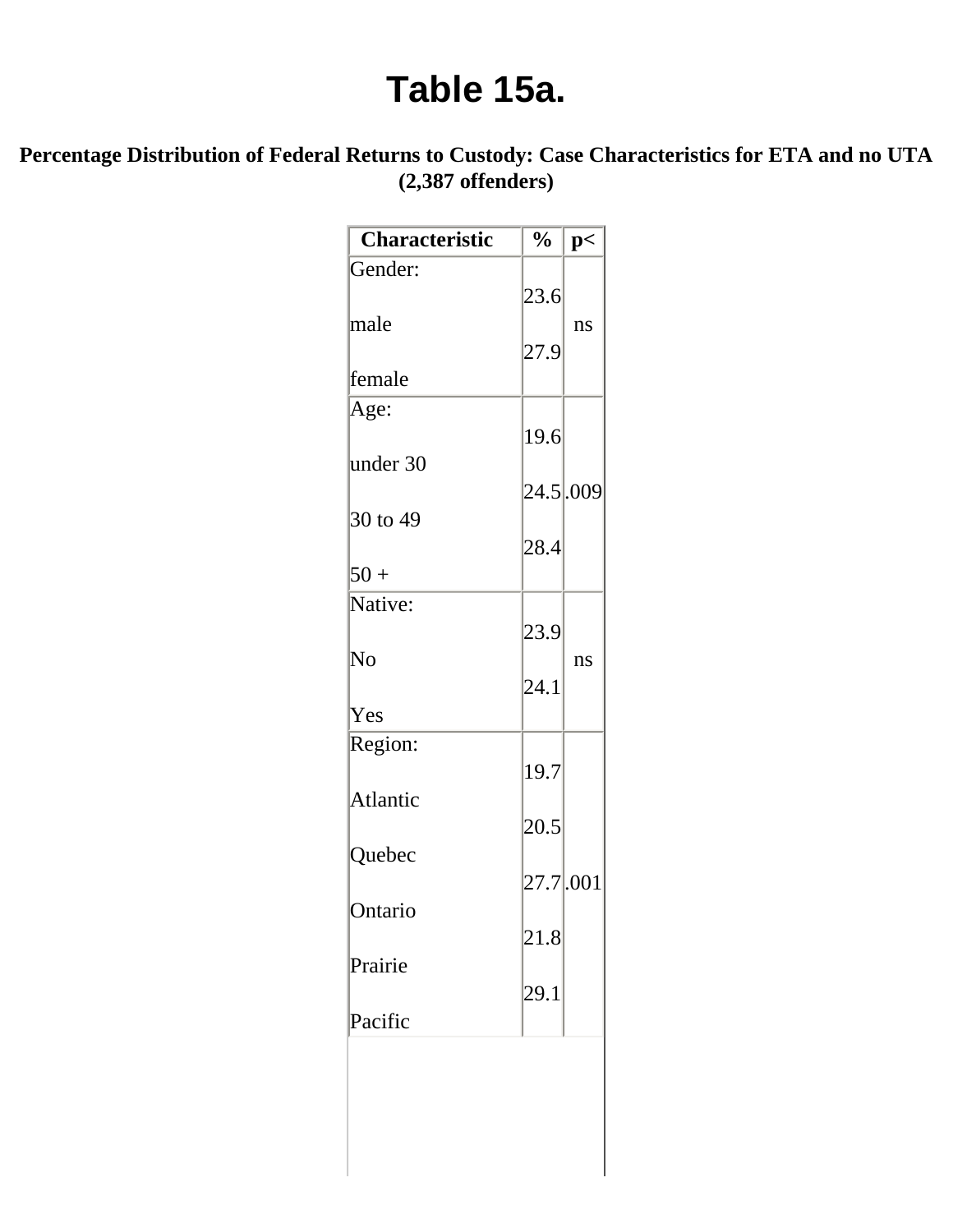| Homicide offender:     |      |      |
|------------------------|------|------|
|                        | 16.2 |      |
| No                     |      | .001 |
|                        | 62.8 |      |
| Yes                    |      |      |
| Sex offender:          |      |      |
|                        | 24.6 |      |
| No                     |      | ns   |
|                        | 20.7 |      |
| Yes                    |      |      |
| Robbery offender:      |      |      |
|                        | 24.0 |      |
| No                     |      | ns   |
|                        | 23.2 |      |
| Yes                    |      |      |
| Drug offender:         |      |      |
|                        | 26.3 |      |
| $\overline{\text{No}}$ |      | .001 |
|                        | 16.2 |      |
| Yes                    |      |      |
|                        |      |      |

For offenders who had an ETA and no UTA during 1993/94 and subsequently a return to federal custody, the purpose for the ETA was most likely to be for compassionate reasons.

## **Table 15b.**

### **Percentage Distribution of Federal Returns to Custody: Purpose for ETA and No UTA (2,387 offenders)**

| <b>Purpose</b>         | $\%$ | p<                      |
|------------------------|------|-------------------------|
| Administrative         |      | $25.6 \overline{0.001}$ |
| Community service 19.1 |      |                         |
| Compassionate          | 35.8 |                         |
| Family                 | 23.6 |                         |
| Parental               | 21.4 |                         |
| Personal               | 26.1 |                         |
| Social                 | 10.9 |                         |

Table 16a presents the distribution of offenders who had an UTA and no ETA as well as had been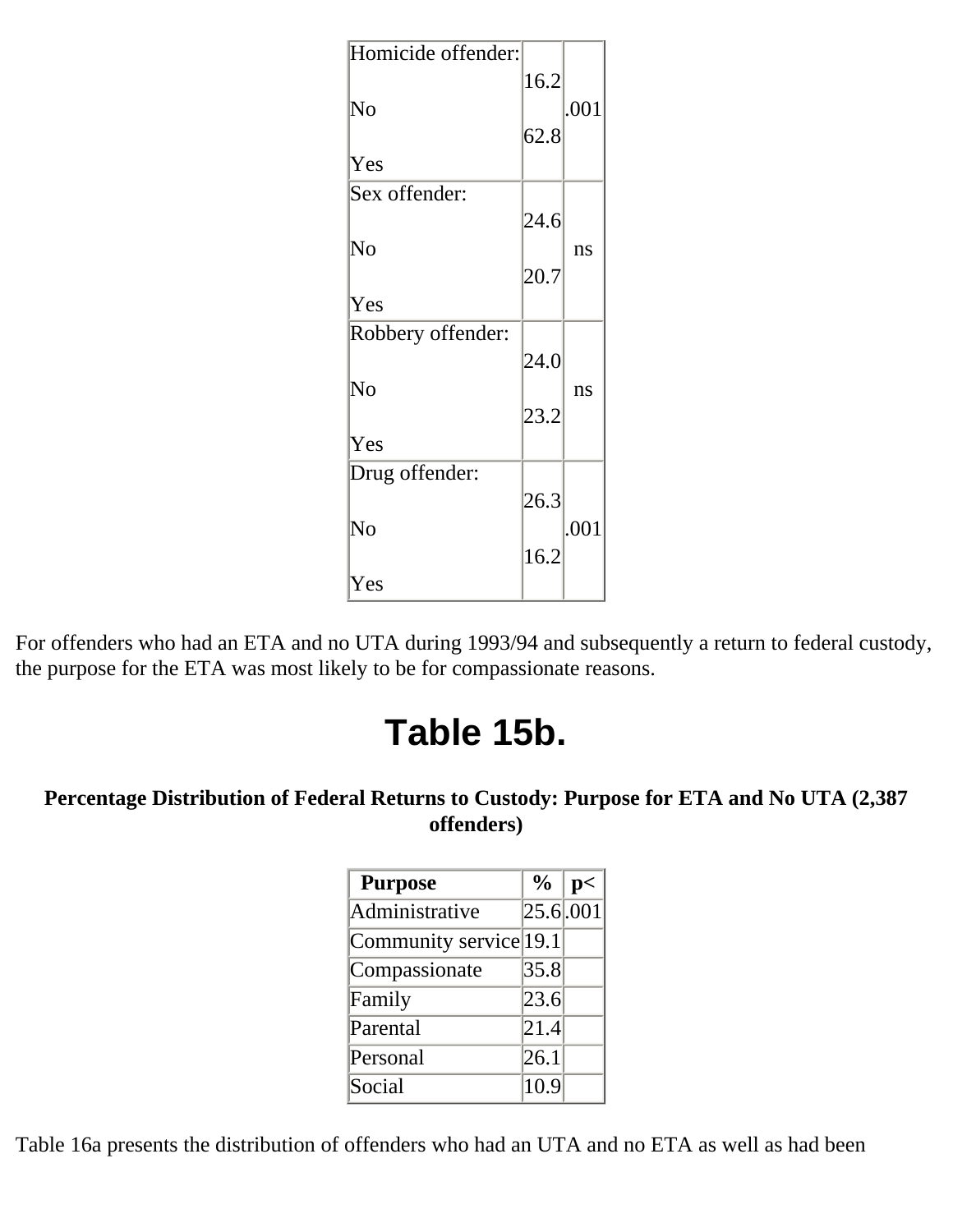returned to federal custody. As we can see from Table 16a, there were no significant differences with respect to gender, age, being Native, regional location, being a sex offender, being a robbery offender or being a drug offender in relation to the number who had been returned to federal custody. Only were homicide offenders who had an UTA but no ETA significantly more likely than non-homicide offenders to have been returned to federal custody.

### **Table 16a.**

#### **Percentage Distribution of Federal Returns to Custody: Case Characteristics for UTA and no ETA (416 offenders)**

| Characteristic | $\frac{0}{0}$ | p< |
|----------------|---------------|----|
| Gender:        |               |    |
|                | 5.6           |    |
| male           | 25.0          | ns |
| lfemale        |               |    |
| Age:           |               |    |
|                | 3.7           |    |
| under 30       |               |    |
| 30 to 49       | 7.1           | ns |
|                | 4.9           |    |
| $50+$          |               |    |
| Native:        |               |    |
|                | 5.8           |    |
| No             | 6.7           | ns |
| Yes            |               |    |
| Region:        |               |    |
|                | 9.8           |    |
| Atlantic       |               |    |
| Quebec         | 5.6           |    |
|                | 4.4           | ns |
| Ontario        |               |    |
|                | 9.4           |    |
| Prairie        |               |    |
| Pacific        | 6.1           |    |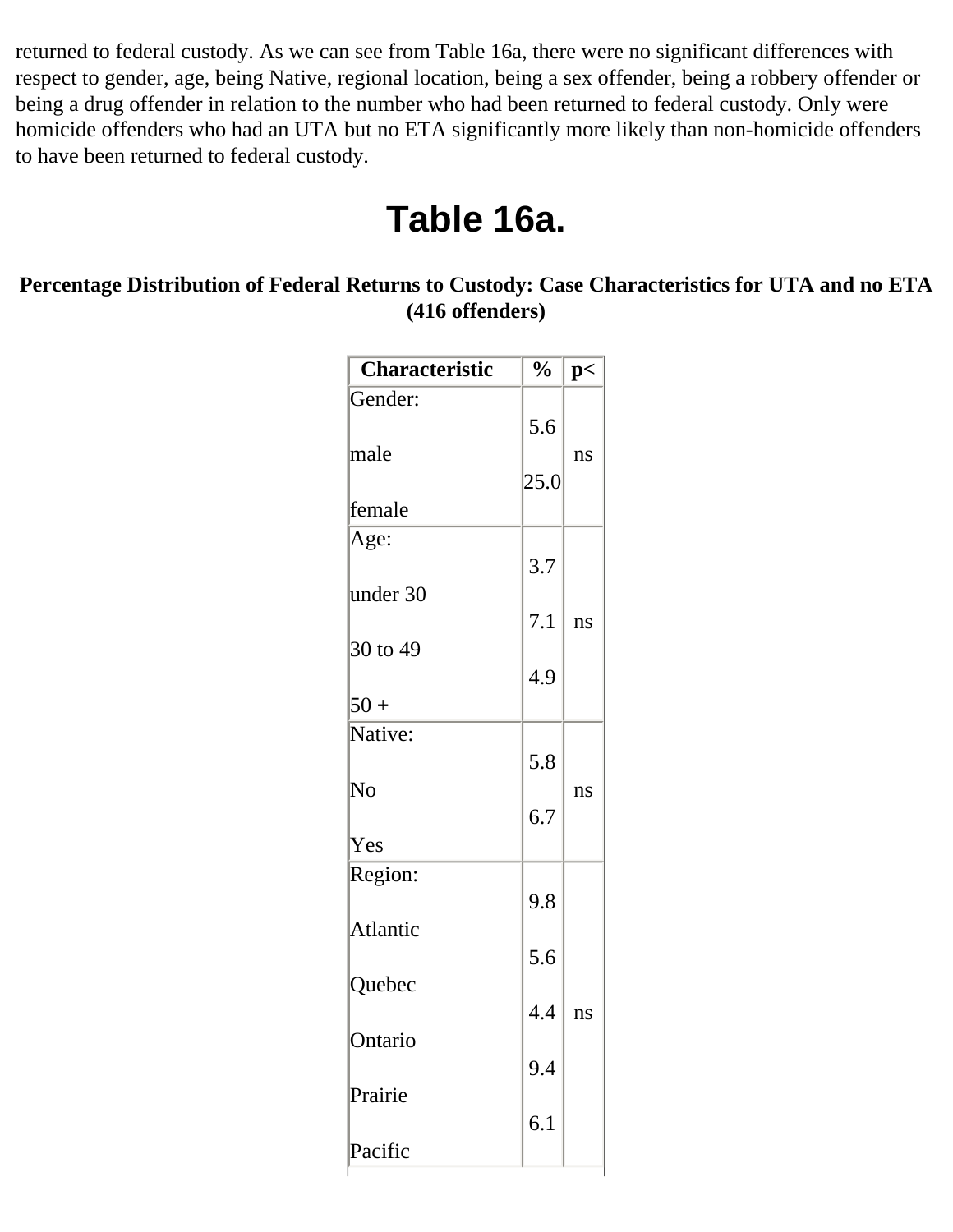| 4.1  |      |
|------|------|
|      | .001 |
| 16.7 |      |
|      |      |
|      |      |
| 5.9  |      |
|      | ns   |
| 5.0  |      |
|      |      |
|      |      |
| 6.0  |      |
|      | ns   |
| 5.3  |      |
|      |      |
|      |      |
| 6.9  |      |
|      | ns   |
| 3.2  |      |
|      |      |
|      |      |

In relation to offenders who had an UTA and no ETA during 1993/94 and subsequently a return to federal custody (see Table 16b), there were no significant differences in the purposes of the UTA.

## **Table 16b.**

### <span id="page-38-0"></span>**Percentage Distribution of Federal Returns to Custody: Purpose for UTA and No ETA (416 offenders)**

| <b>Purpose</b>        | $\frac{1}{2}$ | In |
|-----------------------|---------------|----|
| Administrative        | $10.0$ ns     |    |
| Community service 0.0 |               |    |
| Compassionate         | 0.0           |    |
| Family                | 5.2           |    |
| Parental              | 0.0           |    |
| Personal              | 3.9           |    |
| Social                | 8.0           |    |

# **Discussion**